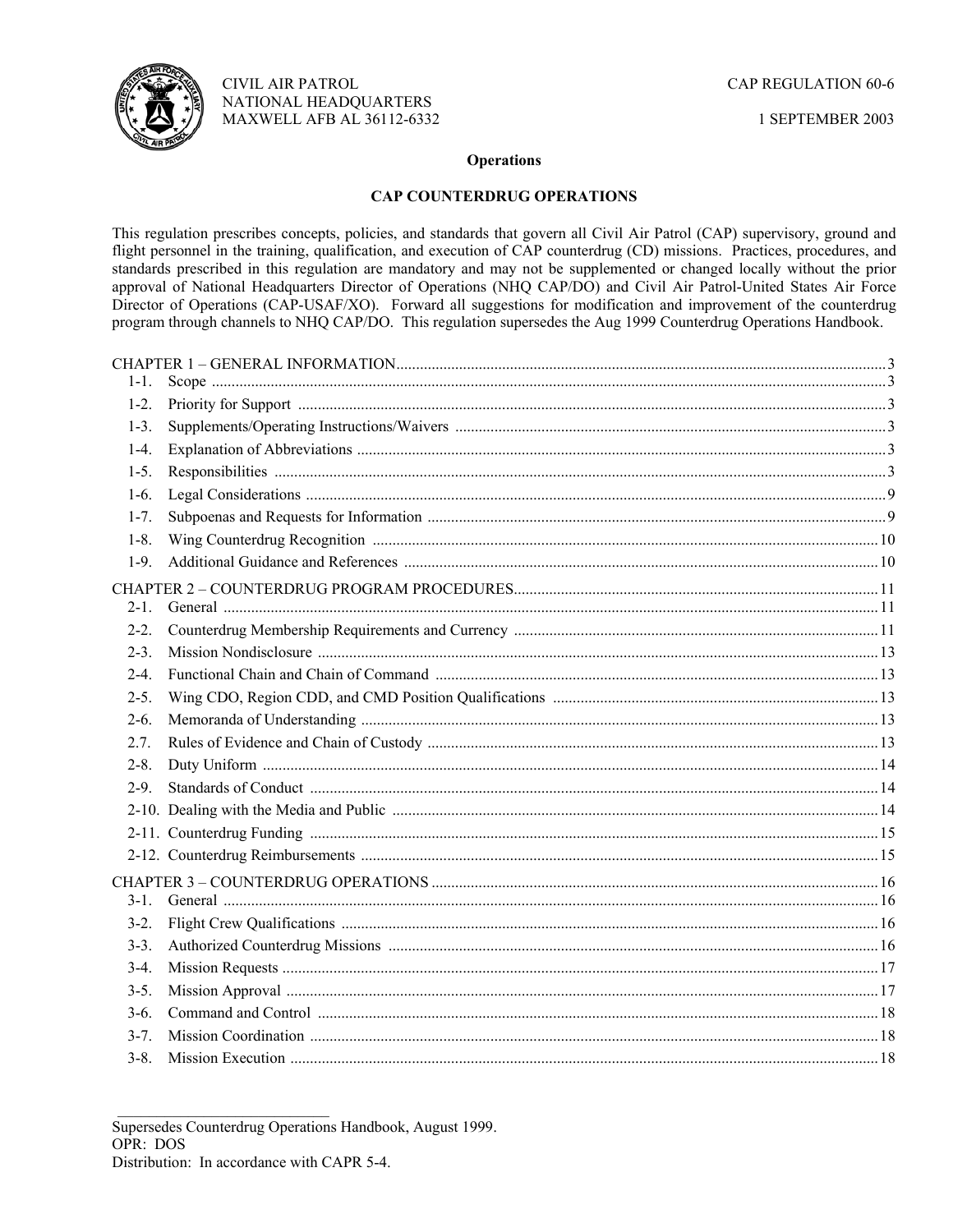| 4-1.      |                                                                                                |  |
|-----------|------------------------------------------------------------------------------------------------|--|
| $4 - 2$ . |                                                                                                |  |
| $4-3.$    |                                                                                                |  |
| $4-4.$    |                                                                                                |  |
| $4-5.$    |                                                                                                |  |
| $4-6.$    |                                                                                                |  |
| 4.7.      |                                                                                                |  |
|           |                                                                                                |  |
| $5-1$ .   |                                                                                                |  |
| $5-2.$    |                                                                                                |  |
|           |                                                                                                |  |
| $6-1$ .   |                                                                                                |  |
| $6-2.$    |                                                                                                |  |
| $6 - 3$   |                                                                                                |  |
| $6-4.$    |                                                                                                |  |
| $6-5.$    | CAPF 108, CAP Payment/Reimbursement Document for Aviation/Automotive/ Miscellaneous Expenses24 |  |
| $6-6.$    |                                                                                                |  |
| $6-7.$    |                                                                                                |  |
|           |                                                                                                |  |
| $7-1.$    |                                                                                                |  |
| $7-2.$    |                                                                                                |  |
| $7-3.$    |                                                                                                |  |
| $7-4.$    |                                                                                                |  |
|           |                                                                                                |  |
|           |                                                                                                |  |
|           |                                                                                                |  |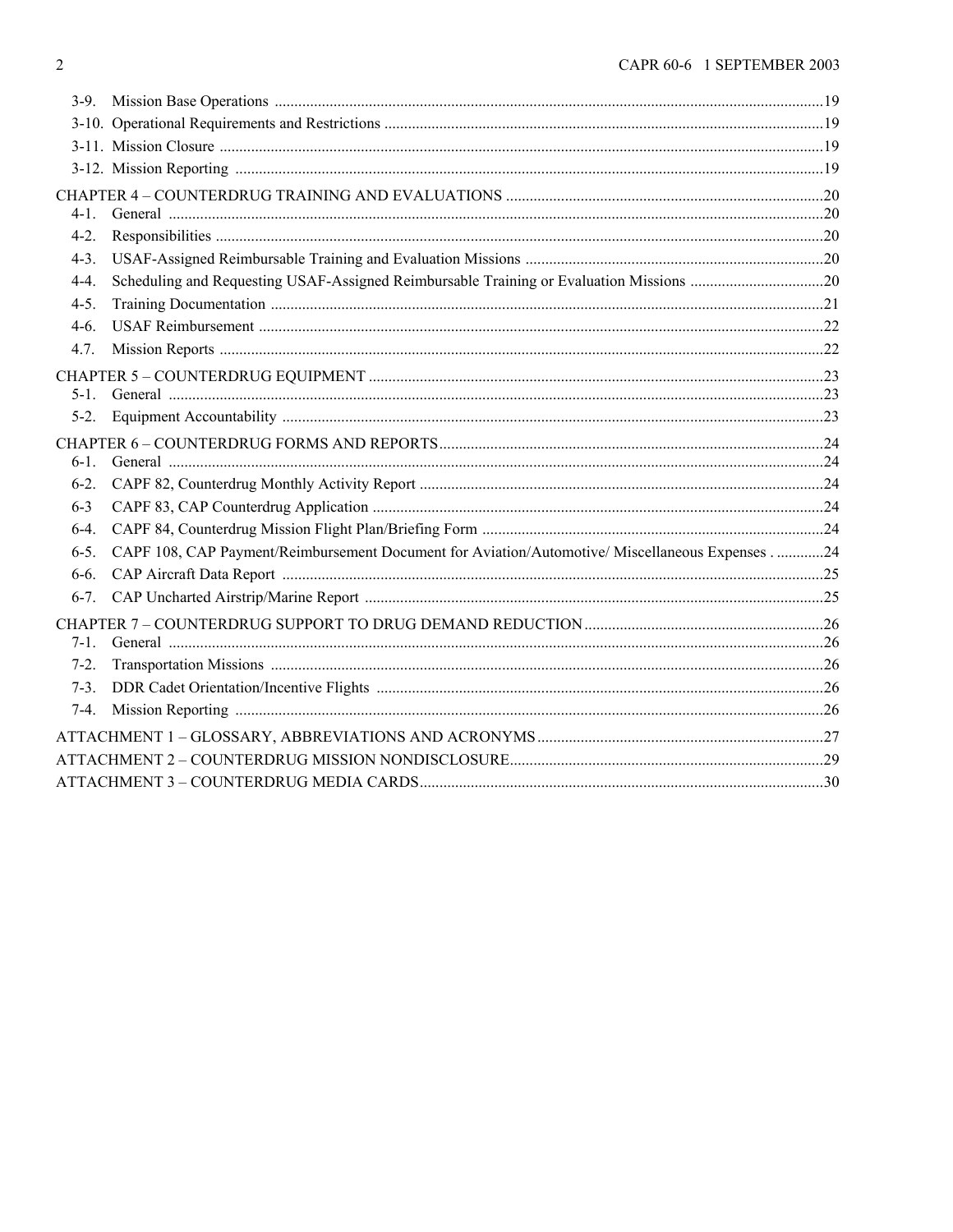#### <span id="page-2-0"></span>**CHAPTER 1 – GENERAL INFORMATION**

# <span id="page-2-1"></span>**1-1. Scope.**

CAP performs CD missions in accordance with public law, implementing DoD and Air Force policies, directives, and instructions. CAP, with the concurrence of the USAF, has established national agreements with federal law enforcement agencies ("customers") to assist in locating illicit drug trafficking and growing activities. While cooperation with associated state and local agencies is encouraged, CAP executes its counterdrug support under the sanction of the federal CD law enforcement agencies. In isolated situations, Air Force-assigned missions to support requests from state, county and local law enforcement agencies for CAP counterdrug operations may be authorized by HQ CAP-USAF/XO. This regulation provides direction for the Civil Air Patrol counterdrug (CD) training, qualification, and mission activities. CAP provides aircraft, aircrews, other personnel and equipment to assist these agencies in their counterdrug efforts. This regulation outlines the policies and procedures for execution of the various CAP counterdrug missions. **Safety must always be the primary concern.**

### <span id="page-2-2"></span>**1-2. Priority for Support.**

As the auxiliary of the United States Air Force (USAF), priority for employing CAP resources is, first, the Air Force, then other Department of Defense (DOD) departments and agencies, other federal departments and agencies, state agencies, and finally, local agencies. Actual CAP life saving missions have priority over counterdrug operations.

#### <span id="page-2-3"></span>**1-3. Supplements/Operating Instructions/Waivers.**

All waiver requests must be forwarded to NHQ CAP/DO through the chain of command, that is, the wing commander for wing issues and region commander for region issues. No unit below the wing level may issue supplements, waivers or operating instructions (OIs) to this regulation. Any written supplement, letter, clarification, waiver or OI implementing this regulation must have prior written approval of CAP-USAF/XO and NHQ CAP/DO. Waiver requests must include justification and will not be granted merely for convenience or administrative ease. Local OIs and supplements must be consistent with other regulations and may only be more restrictive than this regulation.

#### <span id="page-2-4"></span>**1-4. Explanation of Abbreviations.**

Abbreviations and acronyms used in this regulation and in the counterdrug program are explained in attachment 1.

#### <span id="page-2-5"></span>**1-5. Responsibilities.**

The sensitivity of counterdrug operations and the high level of visibility and scrutiny accorded them by Congress, the media, general public, and executive level of federal agencies necessitates that CAP provide appropriate supervision, control and oversight of this program at every level. All CAP commanders and members must strictly enforce and comply with the provisions of this regulation.

**a. National Headquarters CAP Chief, Operations Support (DOS).** The Chief, Operations Support is responsible for the overall direction and oversight of the CAP counterdrug program. NHQ CAP/DOS is responsible for accomplishing the following:

**1)** Coordinate with NHQ CAP/DO, CAP-USAF, customer agencies and HQ USAF to define the roles, missions and support CAP will provide in counterdrug operations.

**2)** Develop, coordinate and implement operational policies, procedures and practices for counterdrug support with NHQ CAP/DO, CAP-USAF, customer agencies and HQ USAF in accordance with (IAW) USAF and CAP goals and objectives. Advise CAP senior leadership on impact of policies.

**3)** Develop, coordinate and revise regulations and forms regarding CAP's CD program.

**4)** Develop annual budget requirements for the CD program. Advise CAP senior leadership on CD budgetary issues and impact of financial decisions on the program.

**5)** Provide requirements for the mission-based annual flying program to CAP-USAF by 1 October each year, IAW the Cooperative Agreement and implementing documents. This shall be integrated into a prioritized regional and national level program for review by CAP-USAF, Bureau of Immigration and Customs Enforcement (BICE), United States Forest Service (USFS) and Drug Enforcement Administration (DEA) (CAP's three major counterdrug customers). The prioritized program shall be based on the following:

- **a)** The President's National Drug Control Strategy
- **b)** Mission priority provided by customer agencies
- **c)** Amount and effectiveness of individual wing counterdrug support

**6)** Collect feedback from all CD customers (DEA, BICE, USFS) annually by 1 Oct using a written results-oriented feedback system for each CAP wing. Each customer will be required to provide this feedback annually.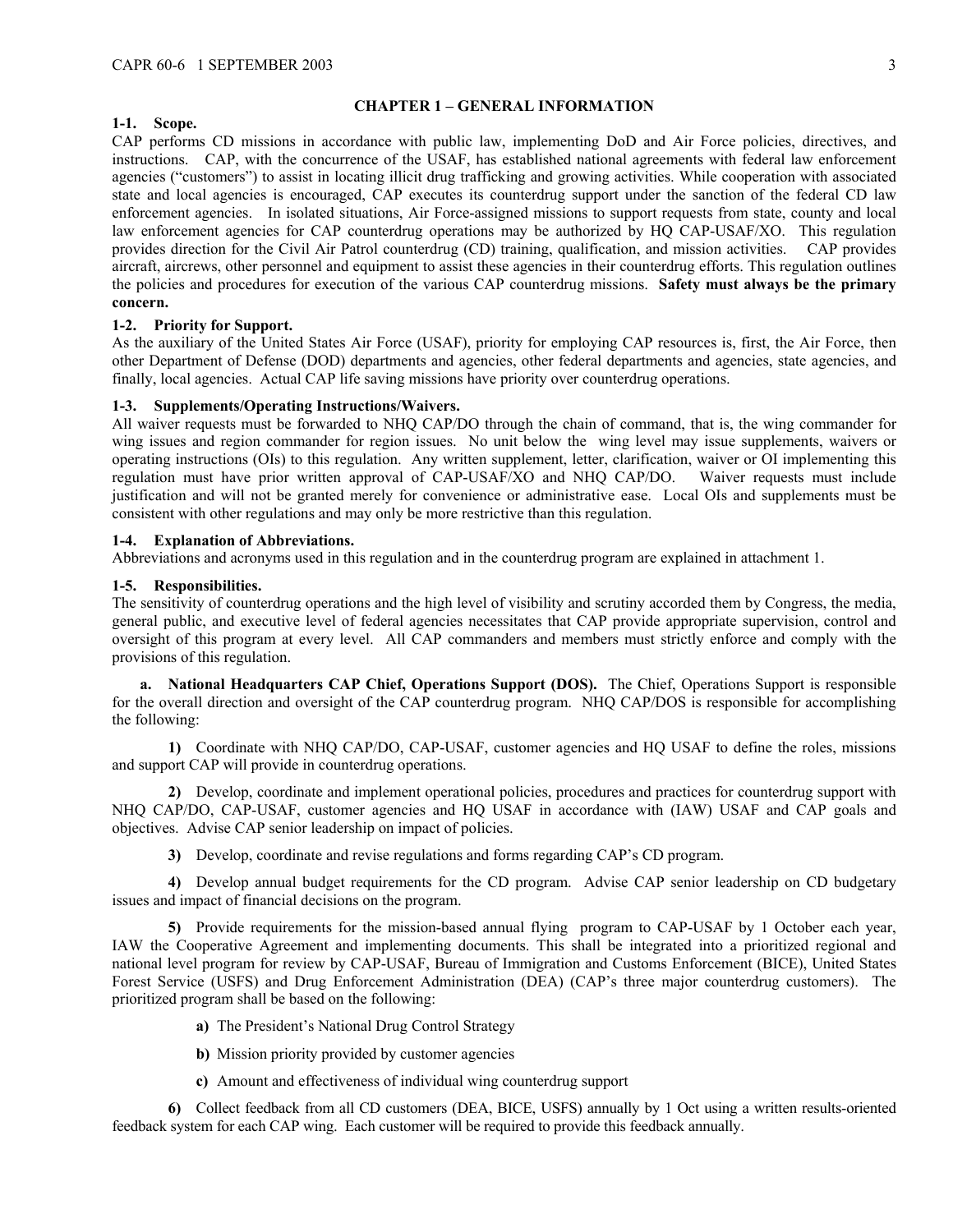**7)** Provide quarterly activity reports for the counterdrug program to NHQ CAP, CAP-USAF, customer agencies and HQ USAF. Make available all individual activity reports used in compiling this summary upon CAP-USAF request.

**8)** Provide CD flying hour statistics and results of support for the Civil Air Patrol Annual Report to Congress.

**b.** Region Commanders. Region commanders are required to be counterdrug qualified since they have ultimate responsibility for their counterdrug program. Region commanders shall ensure all CAP region controlled resources are used in a safe, effective and efficient manner to support all authorized counterdrug operational missions. Each region commander shall:

**1)** Publish a current region staff alert roster through which CAP can be contacted for assistance and a current region controlled resource roster. These rosters will be updated annually, by 31 December, and should be reissued as major changes occur. Updates to the region roster will be sent to the CAP National Operations Center (NOC). This information will be disseminated to NHQ CAP/DOS, the appropriate CAP-USAF liaison region (LR) and CAP-USAF state director (SD). Region commanders will also ensure a roster of operational mission-qualified personnel and available resources are maintained at the region level to assist in timely personnel notification and response.

**2)** Exercise care in appointing a region counterdrug director (CDD) who has adequate time and counterdrug experience to perform all responsibilities of the job.

**3)** Sign and forward an appointment letter naming the region CDD to the NOC. This information will be disseminated to the appropriate LEAs, CAP-USAF LR and SD, and NHQ CAP/DOS.

**4)** Ensure the region CDD is notified of all region finance committee meetings dealing with counterdrug funding so that the CDD may sit in on that portion IAW CAPR 173-2, *Financial Procedures for CAP Regions and Wings*.

**c. Region Deputy Chief of Staff for Operations (DCS/Ops).** The region DCS/Ops is responsible for accomplishment of the duties listed in this paragraph. Any of these duties may be delegated to the region CDD on a temporary or permanent basis. Permanently delegated duties will be documented in writing. (Although the DCS/Ops can delegate duties, he/she is still responsible for seeing they are accomplished.) The DCS/Ops will:

**1)** Ensure sufficient trained region staff members, including counterdrug mission directors (CMD), are available to accomplish operational missions.

**2)** Monitor region counterdrug operational mission activities, including training and actual missions.

**3)** Ensure the region CDD is notified of all region financial committee meetings dealing with counterdrug funding so that the region CDD may sit in on that portion IAW CAPR 173-2.

**d. Region Counterdrug Directors (CDDs).** The region counterdrug director is appointed in writing by the region commander and is normally supervised by the region DCS/Ops. The CDD will work in a position of oversight and liaison between NHQ CAP/DOS and the individual wing counterdrug officers (CDOs) within the region in developing and implementing their own counterdrug program. The region CDD will:

**1)** Communicate and coordinate with the region and subordinate wing commanders to develop plans for region participation in the counterdrug program.

**2)** Coordinate region counterdrug mission requirements and activities with NHQ CAP staff agencies.

**3)** Maintain records on individual counterdrug region staff personnel documenting:

**a)** Accomplishment of counterdrug specific training and qualifications required by this regulation.

**b)** Issuance of CAPFs 101CD, *Counterdrug Specialty Qualification Card*.

**4)** Ensure adequate region initial-, upgrade-, and currency-training activities are conducted to maintain the qualification and proficiency of operational mission personnel.

**5)** Ensure proper documentation and retention of records for region operational counterdrug mission activities IAW CAPR 10-2.

**6)** Monitor and track each region CD staff member's participation in the counterdrug program (operations, administrative, etc.) for the 20-hour minimum participation in the counterdrug program each fiscal year as specified in paragraph 2-2e(l) of this regulation.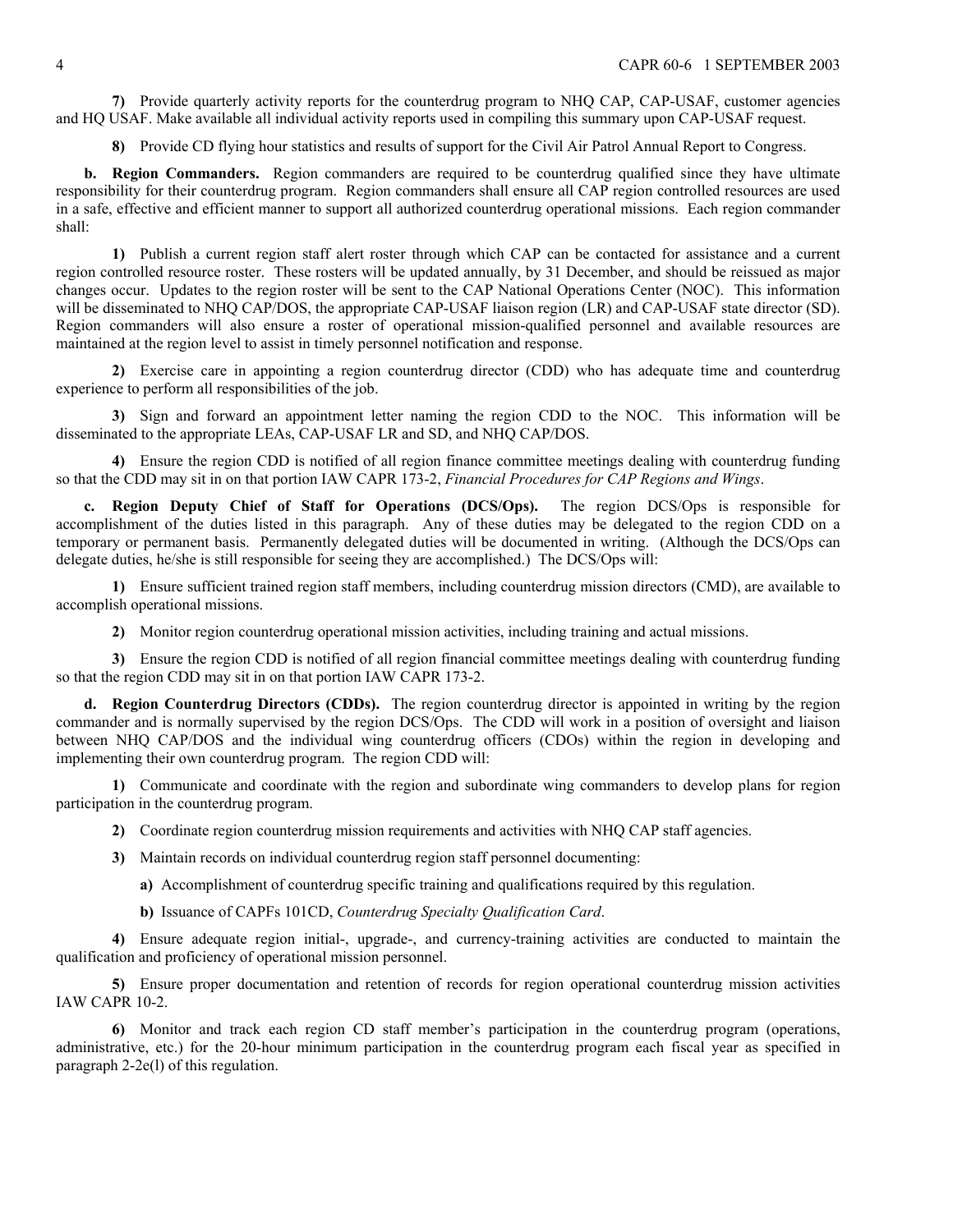**7)** At the end of each fiscal year, the region CDD will discuss the region staff CD members who did not meet the 20-hour minimum participation in the counterdrug program with the region commander to determine if they should be dropped from the CD program. A CD member may be retained due to extenuating circumstances such as an extended illness, limited CD flying hours allocated due to lack of CD funding, limited customer requests for support, etc. The region commander will make the final determination and notify the CD members who are dropped from the CD program. The CDD will forward a list of the CD members to be dropped from the CD program to NHQ CAP Chief, Confidential Screening (NHQ CAP/LMMC) NLT 15 November each year. Negative replies are required.

**8)** Participate in CAP-USAF LR Staff Assistance Visits (SAVs) and biennial CD evaluation.

**9)** Attend the region finance committee as an advisor for the portion of the budget development dealing with counterdrug funding IAW CAPR 173-2 and ensure wing CDOs are present at their wing finance committee meetings dealing with CD funds and expenditures.

**10)** Develop and submit an annual budget for counterdrug administrative funds to the region finance committee IAW CAPR 173-2.

**11)** Work within the budget approved by the region finance committee and answer to the region commander for the proper use and accountability of funds.

**12)** If appropriate, approve and forward CAPF 10, *Request, Authorization, and Report for Training/Evaluation Missions*, submitted by wings within the region IAW paragraph 4-4 of this regulation.

**13)** Monitor all CD programs in the region for possible fraud, waste, and abuse (FWA). Report violation promptly through IG and command channels.

**14)** Notify the affected region CD staff member and the region commander when a region CD member is suspended or decertified from the counterdrug program IAW para 2-2g. Update region CD roster and distribute to CMDs and FROs.

**15)** Complete CAPF 82, *Counterdrug Monthly Activity Report*, to report region counterdrug activities and CDD manhours expended in the CD program. Submit the CAPF  $82$  to NHQ CAP/DOS NLT the  $20<sup>th</sup>$  of each month, for the preceding month. If CDD has access to the CD web page he/she will submit CAPF 82 via the electronic form.

**16)** The region CDD should also accomplish the following:

**a)** Monitor region operational mission activities, including training and actual missions.

**b)** Conduct visits to each subordinate wing headquarters for staff assistance and review of their counterdrug programs at least once every 2 years.

**c)** Ensure each wing in the region properly reports its wing counterdrug activities on the CAPF 82, *Counterdrug Monthly Activity Report*, by the  $20<sup>th</sup>$  of each month.

**d)** Participate in conferences of other counterdrug agencies to network and further publicize CAP's role in the government's counterdrug effort.

**e)** Assist the wing CDOs in developing a list of agency contacts for which CD support could be provided.

**f)** Periodically accompany the wing CDOs on visits to customer agencies.

**g)** Conduct teleconferences with all wing CDOs within the region at least semiannually.

**h)** Conduct counterdrug meetings for CDOs at least once each year (this meeting may take the place of one of the semiannual teleconferences referenced in paragraph (g) above).

**i)** Assist wing CDOs with interregional mission requests.

**j)** Spot-check CAPFs 84, *Counterdrug Flight/Mission Plan*, for completeness, appropriateness of CAP mission, mission results, etc., during wing and liaison office visits.

**k)** Assist the wings in developing methods to measure/track program success by directly relating missions to quantity/value of drugs taken off the street, agents and evidence transported, hours of communications relay provided (to support CD task force and operations), customer satisfaction, etc., rather than simply flying hours flown in the CD program.

**l)** Monitor the utilization rate of CAP corporate aircraft and monitor the use of corporate versus memberfurnished aircraft on CD missions for the wings in the region.

**e. Wing Commanders.** Wing commanders are required to be counterdrug qualified since they are ultimately responsible for their counterdrug program. Wing commanders (CCs) shall ensure all CAP resources within the wing are used in a safe, effective and efficient manner to support all authorized counterdrug operational missions. Each wing commander shall: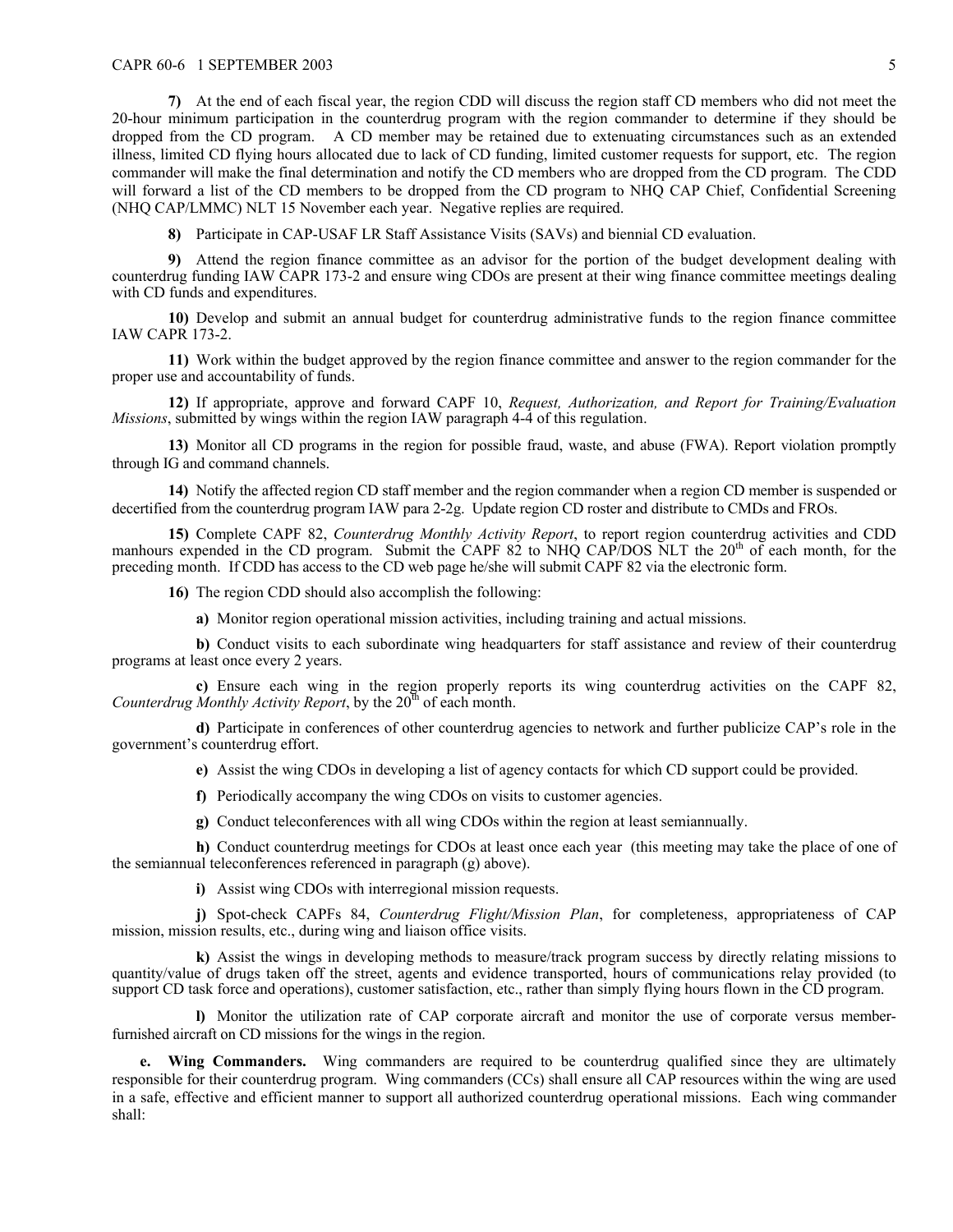**1)** Publish a current personnel alert roster, through which CAP can be contacted for assistance and a current wing controlled resource roster. These rosters will be updated at least annually, by 31 December, and should be reissued as major changes occur. Updates to the wing roster will be sent to the NOC. This information will be disseminated to the appropriate CAP-USAF LR and SD, region CDD and NHQ CAP/DOS. Wing commanders will also ensure a roster of operational mission-qualified personnel and available resources are maintained at the unit, wing, and region levels to assist in timely personnel notification and response. Qualified region personnel and resources available within a wing's particular state should be included on the roster prepared by the wing.

**2)** Exercise care in appointing a wing counterdrug officer (CDO) and counterdrug mission director (CMD) who have adequate time and counterdrug experience to perform all responsibilities of the job.

**3)** Sign and forward appointment letters naming the CDO and CMDs to the NOC. This information will be disseminated to the appropriate LEAs, CAP-USAF LR and SD, region CDD, and NHQ CAP/DOS.

**4)** Review and sign OPLANs for routine recurring or ongoing customer mission requests submitted by the wing CDO and forward the OPLANs to the CD customer for approval. A copy of approved OPLANs will be forwarded to the NOC and CAP-USAF/XO.

**5)** Ensure the wing CDO is notified of all wing finance committee meetings dealing with counterdrug funding so that the CDO may attend that portion IAW CAPR 173-2.

**f. Wing Directors of Operations (DO).** The wing DO is responsible for accomplishment of the duties listed in this paragraph. Any of these duties may be delegated to the wing CDO on a temporary or permanent basis. Permanently delegated duties will be documented in writing. (Although the wing DO can delegate duties, he/she is still responsible for seeing they are accomplished.) The wing DO will:

**1)** Ensure sufficient trained personnel, including CMDs, are available to accomplish operational missions.

**2)** Monitor wing operational CD mission activities, including training and actual missions.

**3)** Ensure the wing CDO is notified of all wing finance committee meetings dealing with counterdrug funding so that the wing CDO may attend that portion IAW CAPR 173-2.

**g. Wing Counterdrug Officers (CDO).** The wing CDO is appointed by the wing commander in writing and is normally supervised by the wing DO to manage and direct the counterdrug activities within the wing. The wing CDO will:

**1)** Communicate and coordinate with the wing commander and wing DO to develop plans for the wing's participation in the counterdrug program.

**2)** Coordinate counterdrug mission requirements and activities with NHQ CAP staff agencies.

- **3)** Maintain records on individual counterdrug personnel documenting:
	- **a)** Accomplishment of qualification training required by this regulation.
	- **b)** Issuance of CAPFs 101CD, *Counterdrug Specialty Qualification Card*.

*NOTE: Wings may opt to only maintain records documenting current counterdrug qualifications of members. Complete records of training history must be maintained for personnel at their unit of assignment. Records may be either electronic or paper documents.* 

**4)** Ensure adequate initial-, upgrade-, and currency-training activities are conducted to maintain the qualifications and proficiency of operational mission personnel.

**5)** Prepare and process all CAPFs 10 for wing CD training missions IAW paragraph 4-4 of this regulation.

**6)** Ensure proper documentation and retention of records for operational counterdrug mission activities IAW CAPR 10-2.

**7)** Develop a counterdrug mission director kit for all wing counterdrug mission directors. Periodic updates will be provided, but it is the responsibility of each counterdrug mission director to maintain this kit. This kit should contain required regulations (at least CAPR 60-1, *CAP Flight Management*, CAPR 60-3, *CAP Emergency Services Training and Operational Missions*, and CAPR 60-6, *CAP Counterdrug Operations*), Counterdrug Operations Handbook, maps, forms, checklists, resource directives, CD personnel alert roster, resource listings, etc., normally needed to conduct any operational counterdrug mission.

**8)** Recruit and screen candidates from within the wing for participation in the wing's counterdrug program.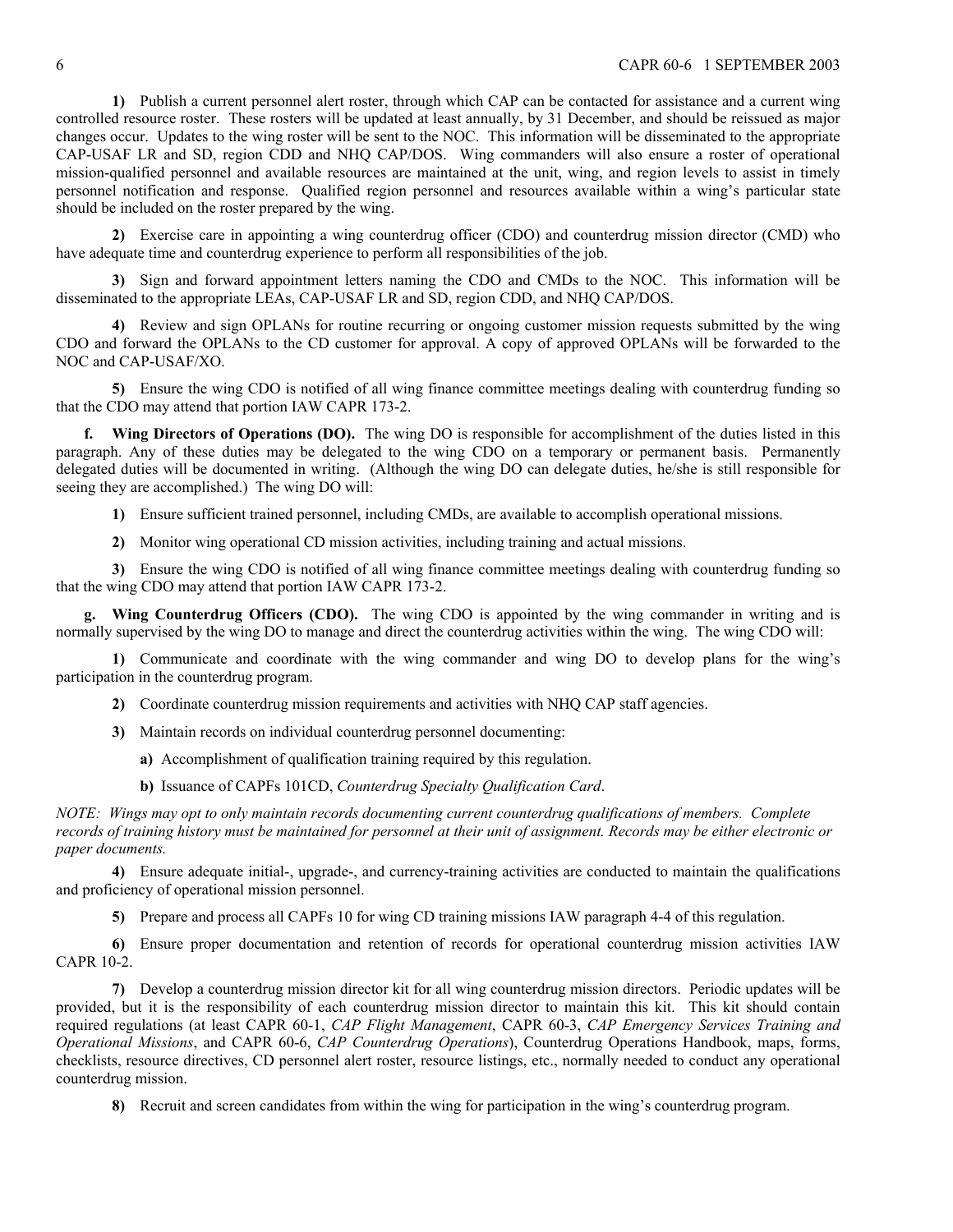**9)** Develop annual training plan for counterdrug mission-specific training that will be included in the wing's annual training plan submitted to CAP-USAF IAW CAPR 60-3.

**10)** Prepare OPLANs for routine recurring or ongoing customer mission requests (except Air Defense Sector and 84<sup>th</sup> Radar Evaluation Squadron, RADES OPLANs) and submit to wing CC for signature.

**11)** Ensure all CD missions are properly released using the wing's flight release program and CAPF 99, *CAP Flight Release Log*.

**12)** Ensure wing CD missions comply with guidelines published in this regulation and CAPR 60-1.

**13)** The wing CDO or designee will serve as CMD for all counterdrug missions. It is recommended that the wing CDO and counterdrug mission directors be an emergency services (ES) qualified incident commander.

**14)** Accept appropriate CD mission taskings from the NOC and assign missions to the CMD.

**15)** Receive debriefings and mission forms from the CMD or aircrew at the conclusion of each counterdrug mission.

**16)** Ensure non-CAP passengers on wing CD missions are approved IAW paragraph 3-3k(5).

**17)** Provide quality control of the CAPFs 84 for completeness, appropriateness of CAP mission, mission taskings, mission results, etc.

**18)** Report mission results/effectiveness to supported agency's official representative (as per agency's instructions) and document the name and date of contact on the CAPF 84.

**19)** Forward CAPF 84, CAP Aircraft Data Report and CAP Uncharted Airstrip/Marine Report to the agency requesting the CD support.

**20)** Ascertain the accuracy and completeness of all forms and mission paperwork and forward them to the appropriate person for payment.

**21)** Complete CAPF 82, *Counterdrug Monthly Activity Report*, to report wing counterdrug activities and CDO manhours expended in the CD program. Submit the CAPF 82 to NHQ CAP/DOS NLT the 20<sup>th</sup> of each month, for the preceding month. If the CDD has access to the NHQ CD web page, he/she will submit the CAPF 82 via the electronic form.

**22)** Monitor and track each wing CD member's participation in the counterdrug program (operations/administrative, etc.) for the 20-hour minimum participation in the counterdrug program each fiscal year as specified in paragraph 2-2e(1) of this regulation.

**23)** At the end of each fiscal year, evaluate the CD members who did not meet the 20-hour minimum participation with the wing commander to determine if they should be dropped from the CD program. A member may be retained due to extenuating circumstances such as an extended illness, limited CD flying hours allocated to the wing due to lack of CD funding, limited customer requests for support, etc. The wing commander will make the final determination and notify the CD members who are dropped from the CD program. The CDO will forward a list of the CD members to be dropped from the CD program to NHQ CAP/LMMC NLT 15 November. Negative responses are required.

**24)** Monitor the CD program for possible fraud, waste and abuse. Report violation promptly through IG and command channels.

**25)** Prepare/Review and submit CAPFs 108, *Payment/Reimbursement Document for Aviation/Automotive/Miscellaneous Expenses*, for all CD missions IAW CAPR 173-3. Ensure validity of these claims.

**26)** Ensure an annual report of the CD administrative funds reimbursement is supplied to the wing's auditor.

**27)** Attend the wing finance committee as an advisor for the portion of the budget development dealing with counterdrug funding and expenditures IAW CAPR 173-2.

**28)** Develop and submit an annual budget for counterdrug administrative funds to the wing finance committee. Once approved by the wing finance committee, the budget will be forwarded to the region CDD. The budget will be reviewed quarterly IAW CAPR 173-2.

**29)** Work within the budget approved by the wing finance committee and answer to the wing commander for the proper use and accountability of fund IAW CAPR 173-2.

**30)** Notify the appropriate wing CD member and the wing commander when a CD member is suspended/decertified from the counterdrug program IAW para 2-2g of this regulation and update wing CD roster and distribute to CMDs and FROs.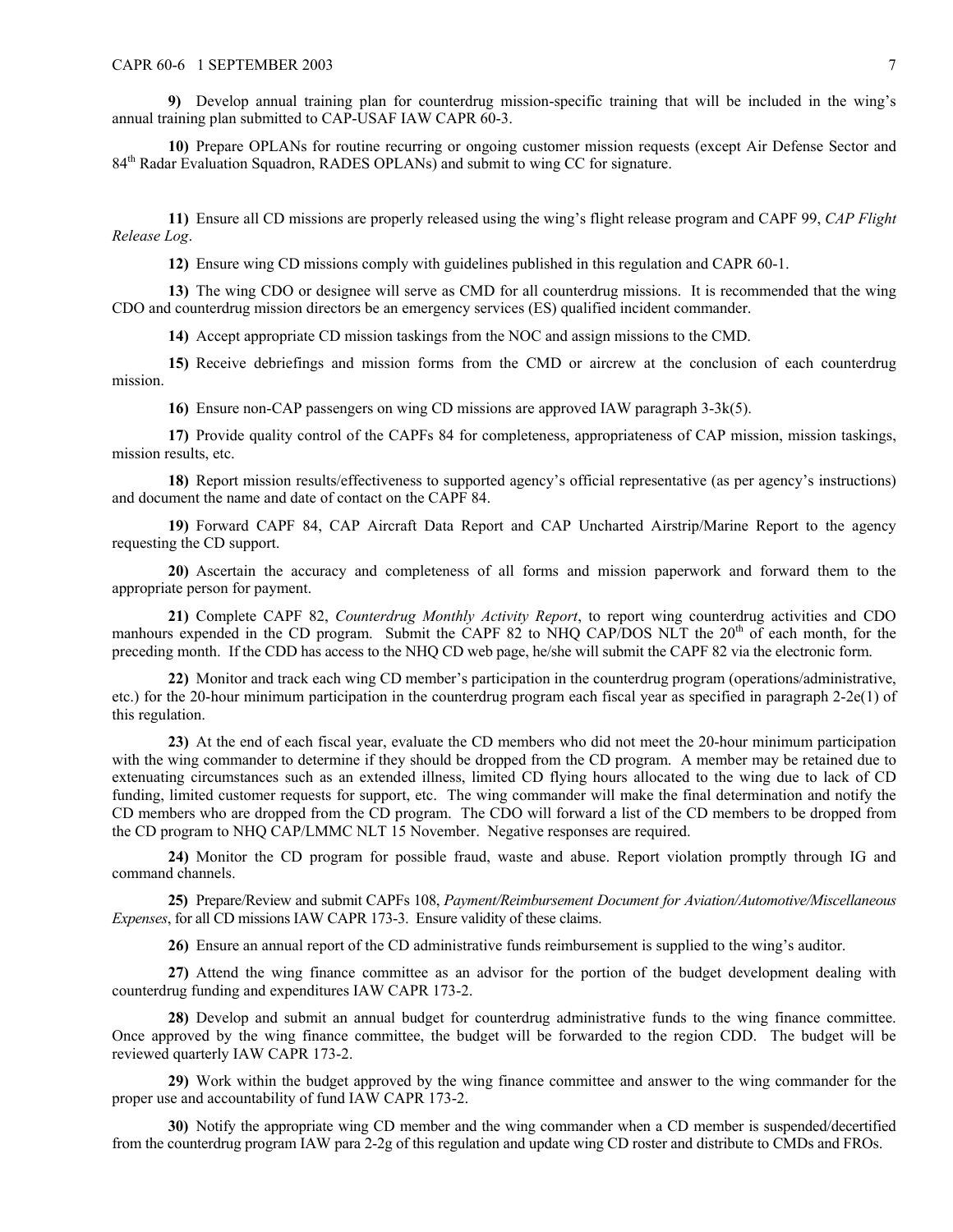- **31)** The wing CDO should also accomplish the following:
	- **a)** Monitor counterdrug operational and training activities.
	- **b)** Develop a list of agency contacts for which CD support could be provided.
	- **c)** Maintain close contact with the agency contacts that could use CAP's resources.
	- **d)** Attend CAP conferences and participate in counterdrug meetings conducted by the region.
	- **e)** Monitor the use of CAP corporate aircraft versus member-furnished aircraft on CD missions

**f)** Develop methods to measure/track the wing's CD program success by directly relating missions to quantity/value of drugs taken off the street, agents and evidenced transported, hours of communications relay provided (to support CD task forces and operations), and customer satisfaction, etc., rather than simply flying hours flown in the CD program.

**g)** Make semiannual checks of the list of counterdrug-qualified members to purge the wing list as needed.

**h. Counterdrug Mission Director (CMD).** The wing or region commander, as appropriate, appoints counterdrug mission directors in writing. The CMD will coordinate, direct and control the CD mission. The CMD is responsible for the overall safety and effectiveness of the mission. The wing CDO will designate a CMD for each counterdrug mission. A CD member will not be the CMD for a mission for which he/she is a crewmember. The CMD will:

**1)** Receive mission tasking from wing CDO or region CDD.

**2)** Collect all available information on the tasking request and determine if it complies with CAP regulations and Federal Aviation Regulations (FARs).

**3)** Start a mission packet containing all the appropriate forms listed in chapter 6 for the mission.

**4)** Begin a mission log, recording the tasking request, agency, points of contact and callback telephone numbers. Record mission number acquisition process including, but not limited to, who authorized the mission and who issued the mission number.

**5)** Analyze the mission requirements and make preliminary estimate of resources required to support the mission tasking.

**6)** Prepare the mission briefing.

**7)** Begin alert procedures to fill mission positions for the requested number of aircraft and any other resources necessary to complete the mission.

**8)** Ensure all crew members and mission support personnel on each CD mission are current and qualified CD members.

**9)** Monitor mission progress in conjunction with the CAP base station communicator, if used, and make decisions should a problem arise.

**10)** Receive the pilot's closure of the mission flight plan and receive mission debriefing.

**11)** Close out the mission upon successful completion and ensure appropriate mission data is updated in the CAP Flight Management System (FMS).

**12)** Notify participating agencies of mission accomplishments.

**13)** Receive CAPFs 84 and other mission paperwork from the mission pilot.

**14)** Submit mission paperwork to the appropriate wing CDO or region CDD.

**15)** Maintain the counterdrug mission kit developed by the CDO.

**i. Individual CD Members.** Individual CAP members participating in counterdrug activities will:

**1)** Maintain proficiency in their ES specialty qualification areas.

**2)** Provide information concerning their qualifications, availability, and readiness to their unit commander (or designee).

**3)** Maintain individual equipment readiness and availability to support operational missions.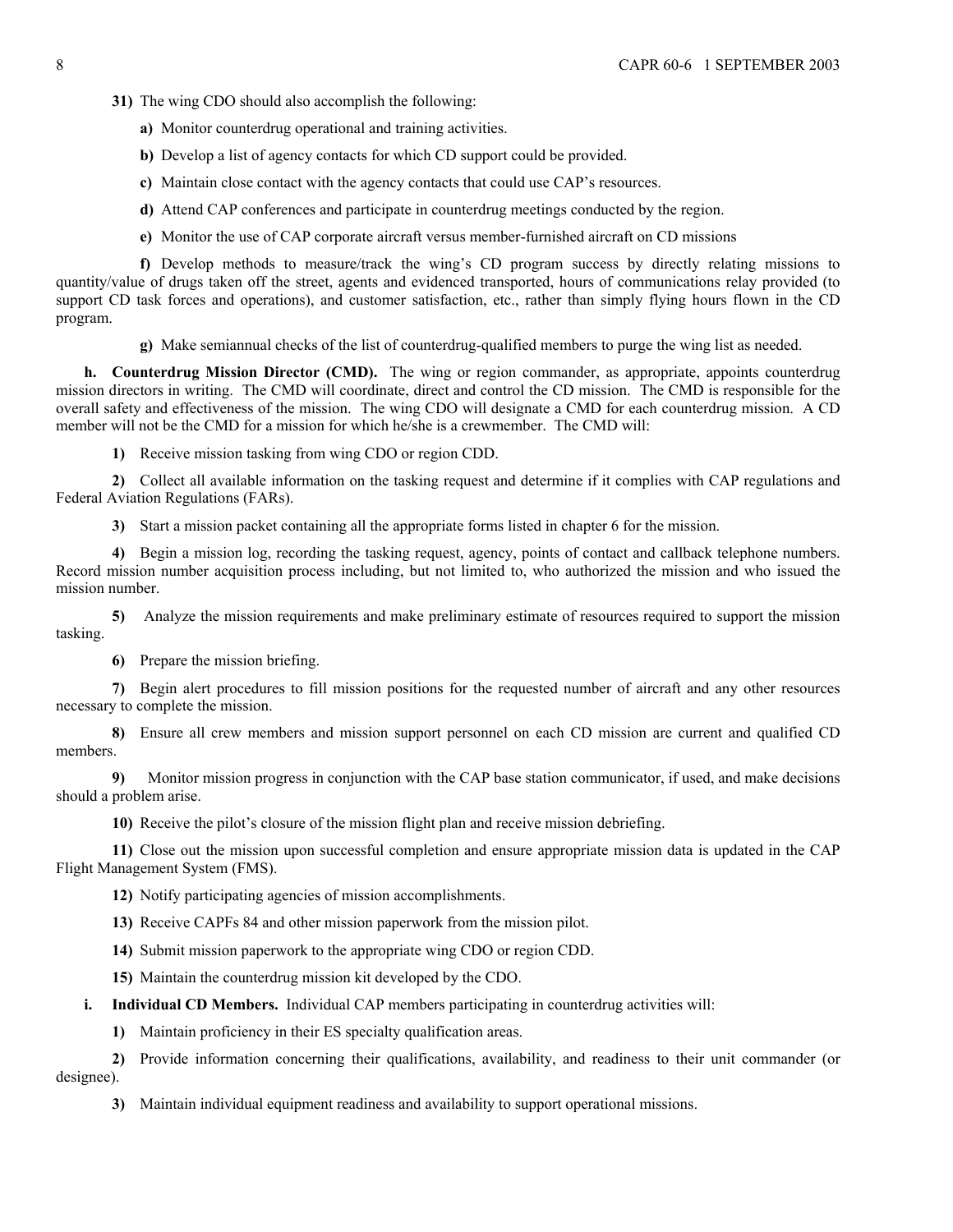**4)** Report any significant or unusual occurrences (such as intercepts, border incursions, suspicious activity on the ground or in the air, etc.) during CD missions to the CMD and wing CDO who will notify the wing commander and SD.

**5)** Report the total number of hours of active participation in support of the counterdrug program to the wing CDO, for wing members, or to the region CDD, for region staff, NLT 20 October each year.

**6)** Complete the National Counterdrug Refresher Training course at least once every 2 years.

**j. CAP-USAF Liaison Region (LR) and CAP-USAF State Director (SD) Liaison Offices.** LRs and SDs may perform any of their oversight functions at any time and must be provided any information they request regarding the CD program. They will be given access to CD meetings, documents and personnel. The SD may contact any CAP member in the performance of their oversight function.

## <span id="page-8-0"></span>**1-6. Legal Considerations.**

**a. Statutory Authority.** CAP is authorized to provide certain types of counterdrug support to federal, state and local government law enforcement agencies as a non-combat mission for the Air Force. Authority for these non-combat mission is derived from Department of Defense Directive (DODD) 3025.15; DODD 5525.5; 10 U.S.C. 374-375; 10 U.S.C. 9442(b)(1); and applicable Air Force directives.

**b. Mission Authorization.** Failure to obtain proper authorization for CD missions IAW para 3-5 of this regulation may result in mission decertification. Decertified missions are not eligible for Air Force reimbursement or coverage under the Federal Tort Claims Act (FTCA) and the Federal Employees Compensation Act (FECA). Decertification exposes CAP and CAP members to liability.

**c. Liability.** All counterdrug missions will be flown on an Air Force-assigned mission number as non-combat missions of the Air Force during which CAP is deemed to be an instrumentality of the United States with respect to any negligent act or omission of the Civil Air Patrol, including any member of the Civil Air Patrol, under 10 U.S.C. Sec. 9442. A written mission request and authorization from a competent authority covering a specific CD mission with prescribed time limits, and an Air Force-assigned mission number invoke this instrumentality status. CAP members are covered under the Federal Tort Claims Act (FTCA), 28 U.S.C. 1346(b), 2401, 1671-2680, and Federal Employees Compensation Act (FECA), 5 U.S.C. 8141, when engaged in counterdrug support under an Air Force-assigned mission number.

**d. Force Protection.** The role of CAP in counterdrug operations is to support DoD and law enforcement agencies. The CDD/CDO and NOC will ensure that personnel are not placed in situations that are likely to bring them in direct contact with suspects. The CDD/CDO and NOC will also ensure that CAP members are not knowingly sent or directed to enter into a hostile environment where information indicates there is a probability of encountering hostile fire or other life threatening situations.

**e.** Posse Comitatus Act. The Posse Comitatus Act directly affects CAP's support to civilian law enforcement. Generally, CAP may not give direct law enforcement assistance to civil authorities and may not be used to execute the laws of, or to perform civilian enforcement functions within, the United States. There are statutory exceptions that provide for limited indirect support to civilian law enforcement agencies that are charged with implementing the anti-drug laws. Specifically CAP can provide detection, monitoring and communication of movement of air and sea traffic. CAP may perform aerial reconnaissance of property but not surveillance of people. CAP may operate equipment to facilitate communications in connection with counterdrug law enforcement operations. CAP may provide repeater aircraft, operate CAP radio equipment in support of counterdrug activities, and transport civilian law enforcement agents in support of counterdrug operations. CAP members as an Auxiliary to the Air Force may not participate directly:

- **1)** In arrest, search and seizure, stop and frisk, or interdiction of vessels, aircraft, or vehicles.
- **2)** In surveillance or pursuit of individuals.
- **3)** As informants, undercover agents, or investigators.

*NOTE: A violation of Posse Comitatus, 18 U.S.C. 1385, can result in a fine of up to \$10,000 and imprisonment for up to 2 years and administrative action under applicable CAP regulations. Direct questions concerning Posse Comitatus to NHQ CAP/General Counsel (GC) and CAP-USAF Judge Advocate (JA). The final authority on these issues rests with CAP-USAF.* 

### <span id="page-8-1"></span>**1-7. Subpoenas and Requests for Information.**

The Civil Air Patrol, and its current and former members and employees, may receive subpoenas, orders or other requests for the appearance or testimony of individuals or requests to produce, disclose or release "official information" regarding the counterdrug support program. Members receiving subpoenas and requests for information will immediately notify the NHQ CAP General Counsel (NHQ CAP/GC) and their CDD/CDO. CAP members will not disclose any information concerning CD missions without the approval of NHQ CAP/GC. Media requests shall be handled IAW paragraph 2-10 of this regulation.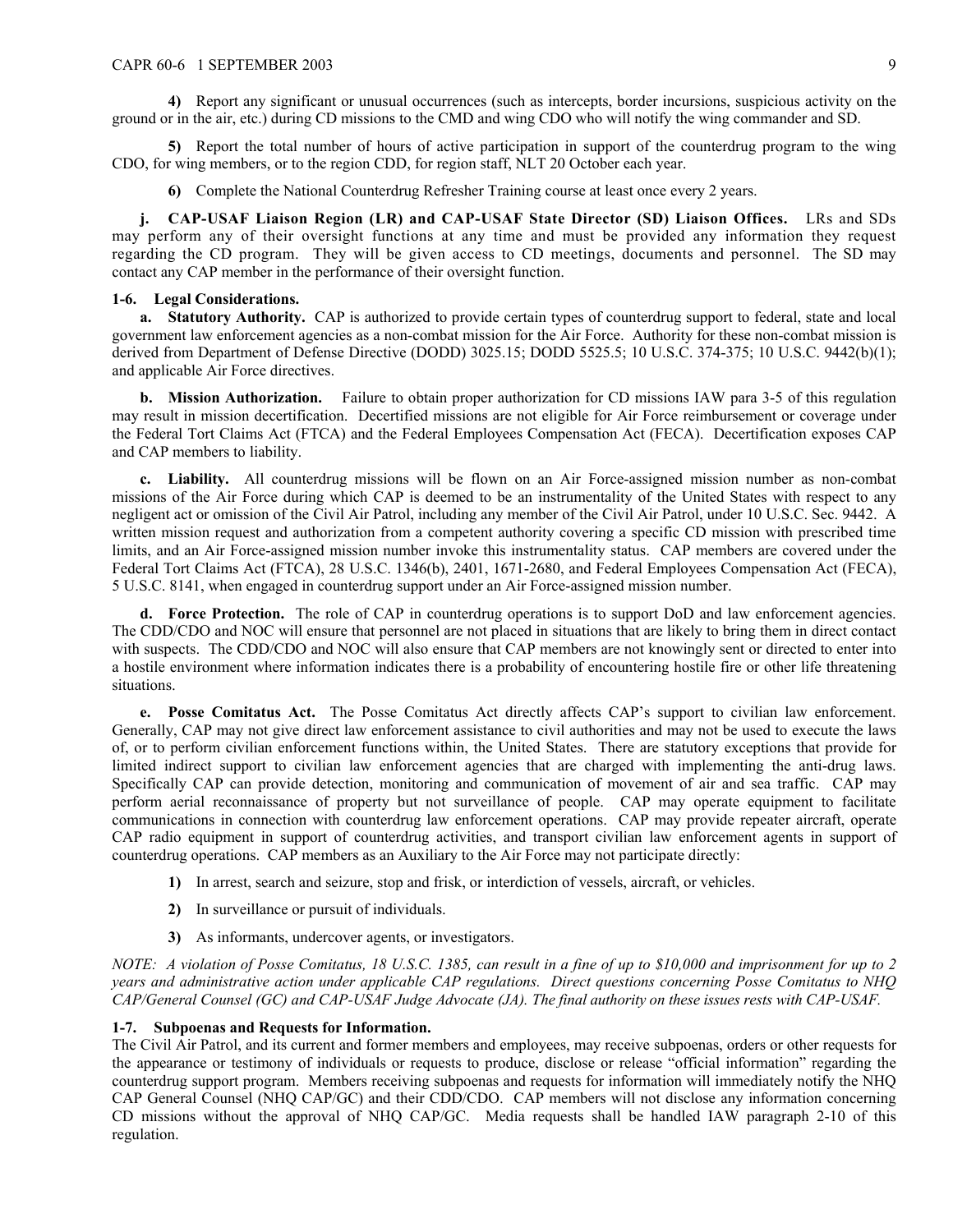# <span id="page-9-0"></span>**1-8. Wing Counterdrug Recognition.**

National Headquarters gives CD awards each calendar year to one wing in each region. The winning wings permanently retain these awards. The CAP-USAF LR commander selects the winning wing, with input from the region CDD, based on the following:

- **a.** Biennial evaluation results.
- **b.** Quality of CD training during the year.
- **c.** Wing performance during actual CD missions.
- **d.** Cooperation between the wing and federal, state, and local CD agencies.
- **e.** Overall effectiveness of the wing's CD program.
- **f.** Thoroughness of mission paperwork/documentation.
- **g.** Customer feedback.

# <span id="page-9-1"></span>**1-9. Additional Guidance and References.**

NHQ CAP/DOS will establish and maintain a CD Ops web page on the CAP National web site. This web page contains information on CAP's counterdrug program, help links, viewing of airfield photos, policy letters, information on CAP's National Counterdrug Orientation and Refresher Training courses, and CAP counterdrug forms.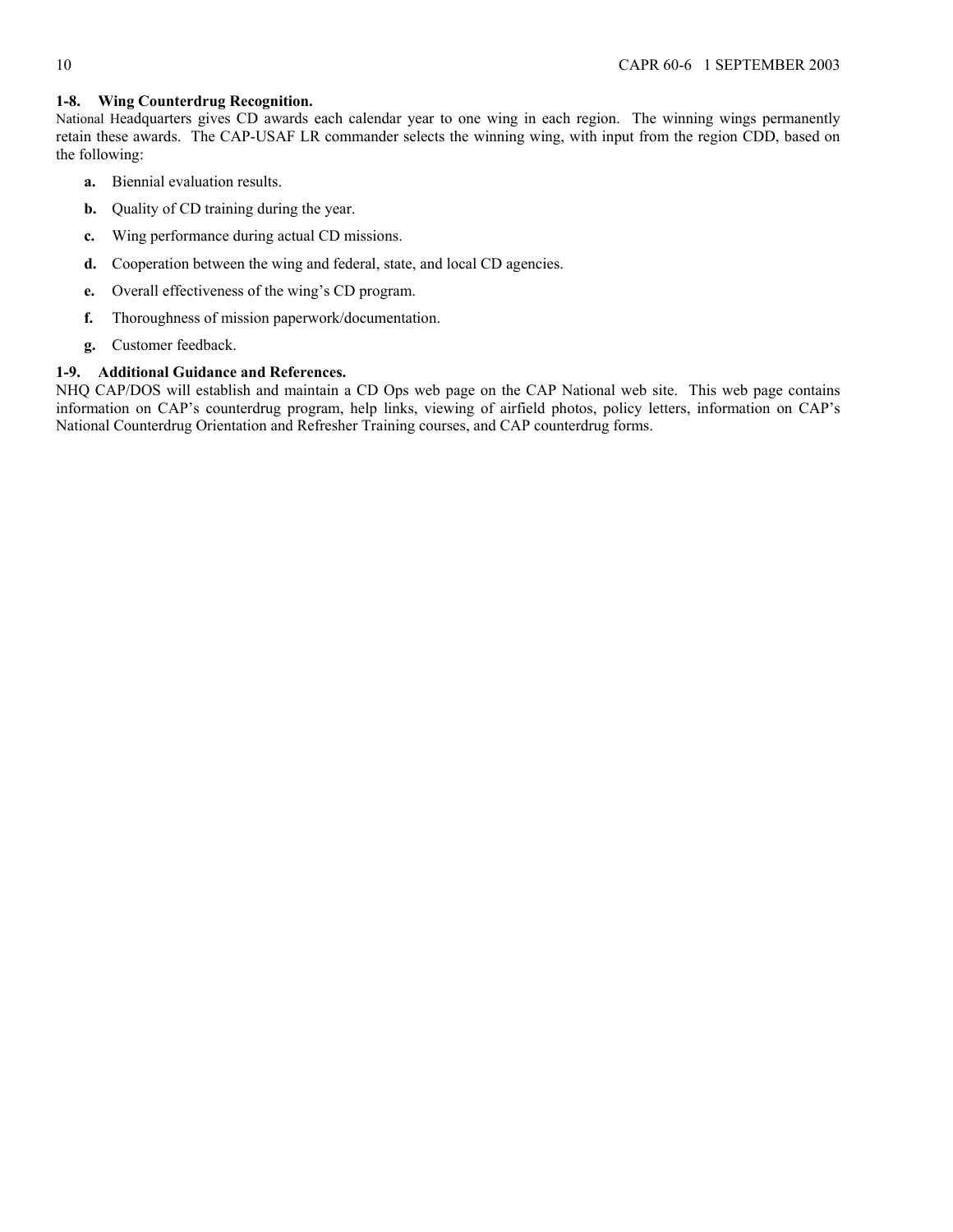### <span id="page-10-0"></span>**CHAPTER 2 – COUNTERDRUG PROGRAM PROCEDURES**

#### <span id="page-10-1"></span>**2-1. General.**

This chapter defines the requirements for participating in the counterdrug program, qualifications for the counterdrug officer/director and counterdrug mission director positions, general procedures for administering the program, and counterdrug funding and reimbursements.

# <span id="page-10-2"></span>**2-2. Counterdrug Membership Requirements and Currency.**

The authorization to participate in the counterdrug program is a privilege, not a right. Wing CD members participate in the CD program at the discretion of the wing commander as well as the customer. Region CD staff members participate in the CD program at the discretion of the region commander as well as the customer. Every CAP member having access to or knowledge of actual CAP counterdrug missions and mission results must be a qualified CD member

**a. Appointment.** The wing and region commanders select CAP members to participate in their counterdrug program. CAP members will be selected based on the reasonable certainty that the member is of good character and well motivated. They must be an appropriate representative of Civil Air Patrol in duties subject to high profile scrutiny by law enforcement agencies, Civil Air Patrol and Air Force senior commanders, news media and the general public. The following requirements must be met and maintained before the member may participate:

**1)** Be ES mission qualified and current in a specialty that has an application with the CD program.

**2)** Be a senior member, at least 21 years of age, with at least 2 years membership in CAP. Time spent as a cadet may be used to satisfy this requirement.

**b.** The applicant must complete a CAPF 83, *CAP Counterdrug Application*, and submit it for review to the wing CDO for wing personnel or region CDD for region staff. Only the most current version of the CAPF 83 will be accepted. This form is a two-sided form, printed on the front and back of a single sheet of paper. Ensure the member has filled in all parts of every box on both sides. The wing CDO reviews, signs and forwards the CAPFs 83 to the wing commander to review member eligibility and for signature. The region CDD reviews, signs and forwards region CAPFs 83 to the region commander to review member eligibility and for signature. The customers require the wing or region commander to be actively involved in the counterdrug application and review process and require a wing or region commander signature on all CAPFs 83. Wing and region commanders will not delegate signatory responsibility for the CAPFs 83. When wing or region commanders submit their own individual CAPF 83, they will sign on the line for the applicant as well as the line for the wing/region commander. The wing CDO will review the wing commander's CAPF 83 for completeness and sign on the line for the wing CDO. The region CDD will review the region commander's CAPF 83 for completeness and sign on the line for region CDD. The wing CDO and region CDD submit their CAPFs 83, with original signatures and printed as a two-sided, single-sheet document, to the NHQ CAP Chief, Confidential Screening (NHQ CAP/LMMC) for processing.

**c. Screening.** NHQ CAP/LMMC verifies the applicant's CAP membership and the completeness of the member information on the CAPF 83, enters the pertinent information into the CD database, and forwards it to the appropriate federal agencies for background screening. If a screening agency disapproves member participation, the individual will not be allowed to participate in the CD program. NHQ CPA/LMMC will notify the appropriate wing CDO (or region CDD for a region staff member) and the member if the screening agency disapproves member participation. The screening agency does not provide the reason they decline the participation. Once the screening agency disapproves counterdrug program participation, the member has no right to appeal and the decision of the agency is final.

**d. Orientation.** The member must complete the National Counterdrug Orientation course. The member may not complete the National Counterdrug Orientation course until after the screening process has been completed.

**e. Currency.** When all the above requirements have been met and proper documentation has been provided to NHQ CAP/LMMC, wing/region CD rosters will be updated and a CAPF 101CD card for each certified applicant will be sent to the respective wing/region commander or designated representative. The wing or region commander will make a final review of their members' qualifications and the wing or region commander, or designated representative, will issue the individual his/her CAPF101 CD card. Once the member has been issued the card, the individual is then authorized to participate in approved CD activities. The CAPF 101CD card is issued with an expiration date printed on the card. Prior to the expiration date, the CD member will receive a request from NHQ CAP/LMMC to submit a new CAPF 83 for rescreening and recertification. If the CAPF 83 for rescreening and recertification is not submitted within the required time frame given when notified to submit a new CAPF 83, the individual will be suspended from participating in all CD activities until a CAPF 83 is submitted to and received by NHQ CAP/LMMC. If a screening agency disapproves member participation, the individual will not be allowed to participate in the CD program. The screening agency does not provide the reason they disapprove the participation. Once the screening agency disapproves counterdrug program participation, the member has no right to appeal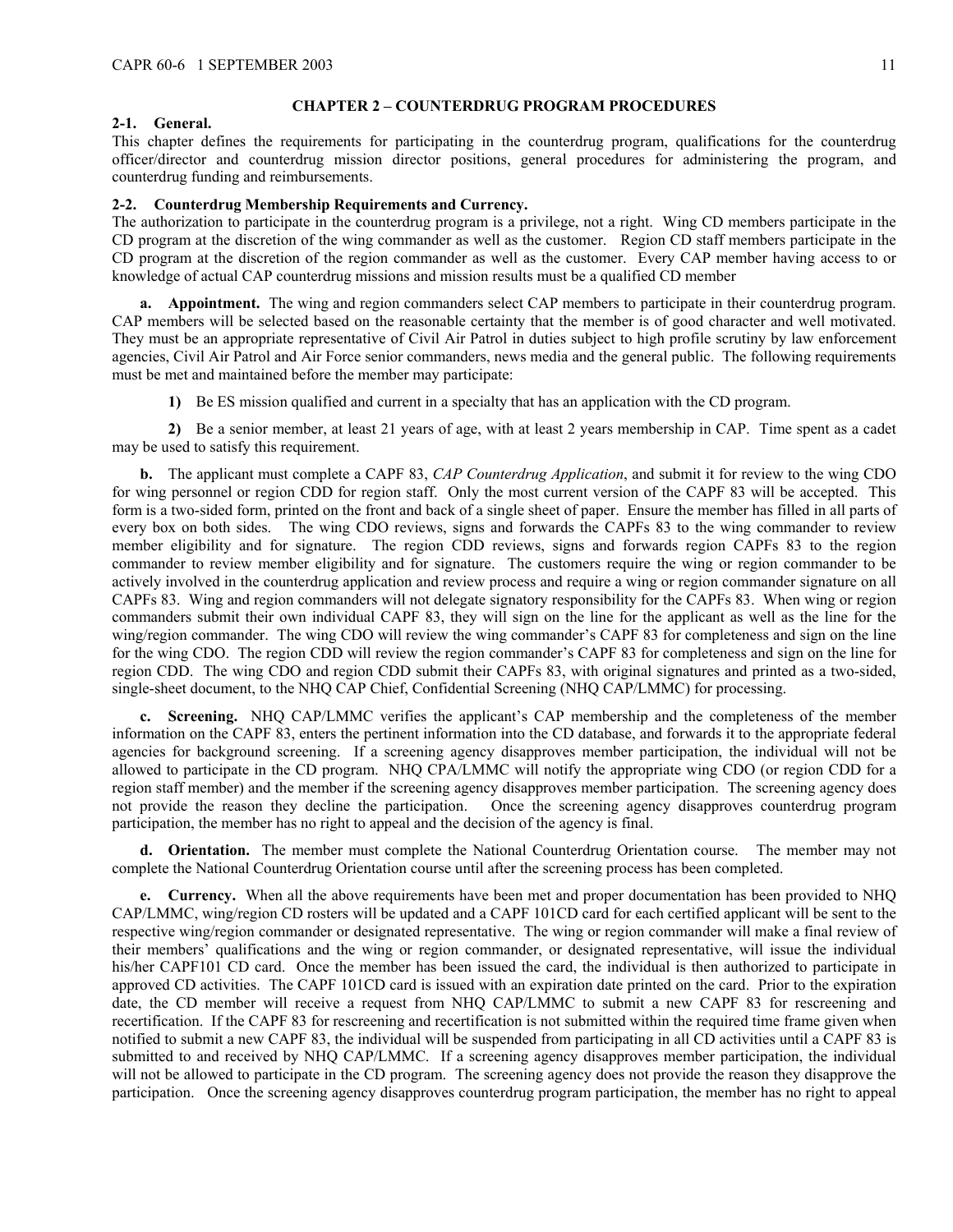and the decision of the agency is final. In order to continue to participate in the counterdrug program, the member must maintain the following currency items:

**1)** Counterdrug members who do not maintain a minimum of 20 hours of participation in the CD program each year may be dropped from the CD program. Individual members are responsible for keeping track of the number of hours they participate in the CD program. The wing CDO will establish a tracking mechanism to insure their wing members' participation (the region CDD for region staff). At the end of each fiscal year, the wing commander and CDO will review their list of members who did not meet a minimum 20-hour participation to determine if the member should be dropped from the CD program (region CDD and region commander for region staff). A member may be retained due to extenuating circumstances such as an extended illness, limited CD flying hours allocated to the wing due to lack of CD funding, limited customer requests for support, etc. The wing commander will make the final determination and notify the CD members who are dropped from the CD program. The wing CDO and region CDD will forward a list of the members to be removed from their CD roster for lack of participation to NHQ CAP/LMMC NLT 15 November. Negative replies are required. Any form of participation in the CD program will satisfy this requirement. Some examples are:

**a)** Time invested in completing the National Counterdrug Orientation or National Counterdrug Refresher Training course.

**b)** Time invested devising scenarios, teaching courses, processing reimbursements, instructing or evaluating personnel.

**c)** All time spent associated with the CD mission: coordination, mission planning, preflight, flying time, time between sorties on a mission, post-flight, completing paperwork, following-up on mission results, travel to and from a CD base of operations, etc.

**d)** Performing administrative tasks or duties and providing communications support directly to the CD program.

**2)** Counterdrug members must complete the National Counterdrug Refresher Training course at least once every 2 years. The National Counterdrug Refresher Training course will be available during a two-month time period twice each year, in March through April and again in September through October. If an individual does not complete a National Counterdrug Refresher Training course within the 2-year time frame, the member will be suspended from participation in the counterdrug program. The suspended member may participate in CD activities only after completing the course during the next time it is available. If a member fails to complete the course during the next time the course is available (hasn't completed the course in 2 1/2 years), the individual will be dropped from the CD program. The member will then have to complete the entire application process in order to become certified to participate in the CD program again.

**3)** NHQ CAP/DOS may issue individual waivers to these currency and qualification requirements upon written request. The requests for individual waivers must be submitted through the wing CDO and wing commander for wing personnel and region CDD and region commander for region staff.

**f. Decertification/Suspension.** Failure to comply with the guidance in this regulation may result in a CD member being decertified and no longer able to participate in any counterdrug activities. A member decertified from the counterdrug program has no avenue of appeal. The wing commander, region commander, NHQ CAP/DOS or customer may decertify a CD member for a variety of reasons including but not limited to:

- **1)** Making a false or misleading statement on the initial or rescreening CAPF 83, *CAP Counterdrug Application*.
- **2)** Failure to comply with the CAP Counterdrug Mission Nondisclosure Agreement (see attachment 2).
- **3)** Compromising a counterdrug mission or law enforcement case.
- **4)** At the request of a counterdrug agency.
- **5)** Violating or compromising a CAP, FAA or supporting law enforcement agency regulation or policy.
- **6)** Statement or action causing question of personal integrity.
- **7)** Safety violation while participating in a CD mission.
- **8)** Violation of the Posse Comitatus Act.
- **9)** Conviction of a criminal offense.
- **10)** Suspension of CD certification should occur if member is arrested in connection with a criminal offense.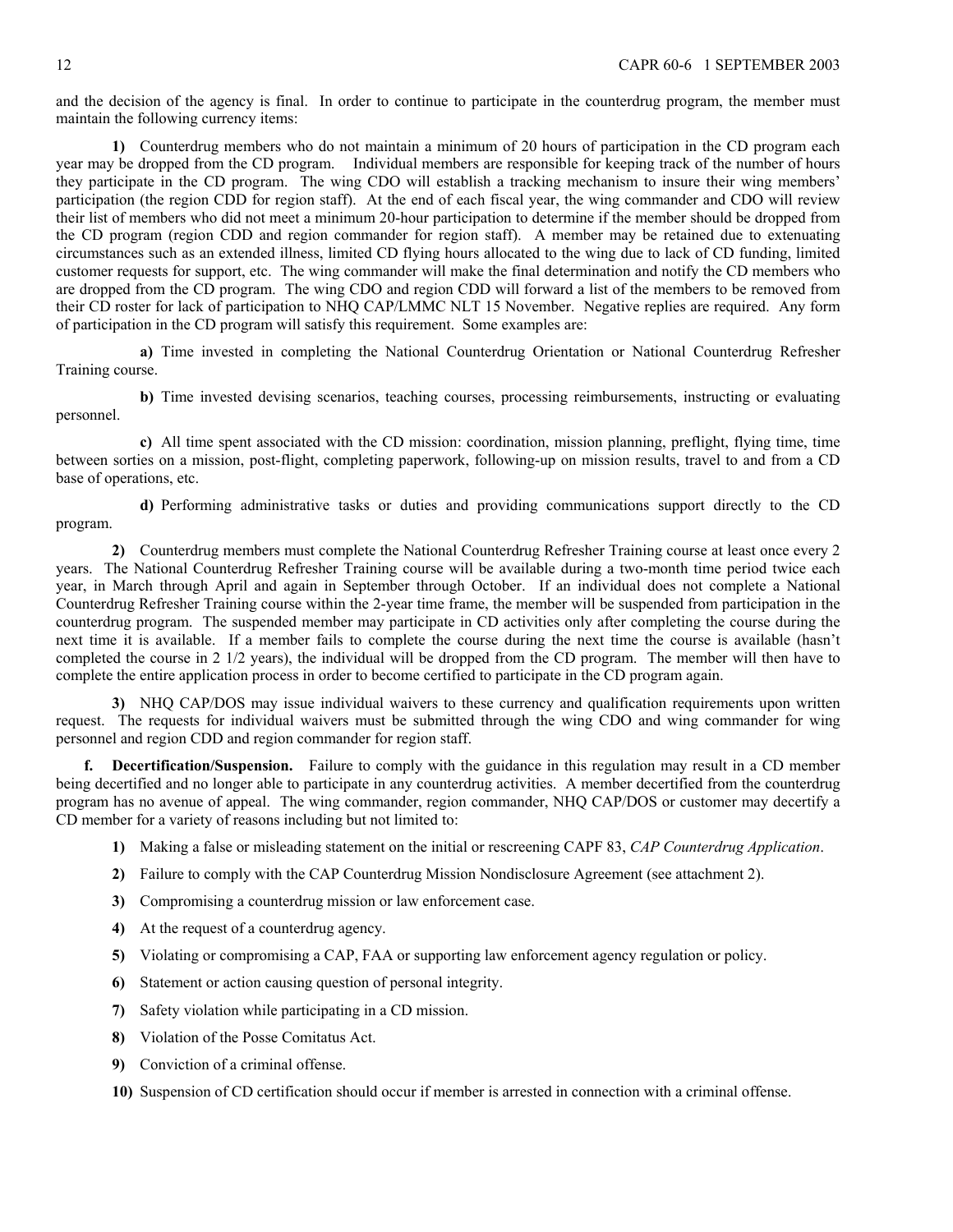### CAPR 60-6 1 SEPTEMBER 2003 13

**11)** A member's CAPF 101CD card should be revoked if the member has not met the emergency services currency requirements IAW CAPR 60-3 within 30 days of the lapse of their ES currency (unless member has temporary medical condition, e.g., surgery that would restrict flying activities for 90-120 days). The member may reapply when ES currency is attained.

*NOTE: This does not preclude a review of a decertification if it is believed the action was taken as an act of reprisal IAW CAPR 123-2, Complaints.* 

*NOTE: This section does not, in any way, limit the authority of CAP-USAF to take action with regard to the participation of members in the CD program/missions.* 

**g. Notification Procedures for Suspensions/Decertifications.** NHQ CAP/LMMC will notify the wing CDO in writing of wing CD members (region CDD for region staff members) that are suspended/decertified from the counterdrug program. The CDO will notify the wing CD member and the wing commander (the CDD will notify the region commander for region staff) of CD member suspension/decertification. Notification will be done in writing and a copy maintained in the member's flight or personnel records.

## <span id="page-12-0"></span>**2-3. Mission Nondisclosure.**

All prospective and current CD members are required to sign the CAPF 83, *Counterdrug Application*. The back portion of the form contains a Civil Air Patrol Counterdrug Mission Nondisclosure Agreement and Civil Air Patrol Counterdrug Mission Statement of Understanding. When a member signs the CAPF 83, he/she agrees to comply with and adhere to the nondisclosure statements contained in attachment 2. Members who are unwilling to agree to comply with these statements will not participate in any CAP counterdrug activity and/or will not be allowed to have any access or knowledge of actual counterdrug missions or counterdrug mission results.

## <span id="page-12-1"></span>**2-4. Functional Chain and Chain of Command.**

Individuals who have questions or need clarification on this regulation or mission requirements should work through the CD chain of command. Individual CD members should not deal directly with the counterdrug customers or NHQ CAP unless directed to do so by the wing CDO/CMD or region CDD. They should instead work through their CDO/CDD. The CDO/CDD will keep the wing DO/region DCS/Ops and the commander informed on all counterdrug missions and activities. The wing/region commanders have ultimate responsibility for his/her counterdrug program.

### <span id="page-12-2"></span>**2-5. Wing CDO, Region CDD, and CMD Position Qualifications.**

Selecting quality wing CDOs, region CDDs and CMDs is critical to the success of the wing and region counterdrug programs. The region/wing commanders should consider whether candidates possess the following important skills and qualities prior to selecting them as CDD/CDO/CMD. The individual should have demonstrated managerial and organizational skills with supervisory experience. Good computer skills are a requirement with a working knowledge of spreadsheets highly desirable. Counterdrug officers and directors must be able to project a professional appearance and possess good public speaking skills to properly represent CAP with law enforcement agencies. Counterdrug officers and directors must be self-motivated individuals who are willing to contact state and local law enforcement agencies and nurture an effective working relationship. CDO/CDD/CMD candidates must have the ability to make timely and accurate decisions. They must have a high degree of integrity and be team oriented with strong leadership skills to properly motivate and direct counterdrug members in the wing/region. Counterdrug officers, directors and mission directors must have a thorough understanding of the CAP counterdrug regulation, policies and program. A pilot with a commercial certificate and current instrument rating is highly desirable. Previous experience as an emergency services mission coordinator or incident commander, or a mission base air operations branch director is desirable. Periodic travel is required for the CDO and CDD.

### <span id="page-12-3"></span>**2-6. Memoranda of Understanding.**

A memorandum of understanding (MOU) is a written agreement that establishes the basis for mutual cooperation and coordination between CAP, CAP-USAF and supported organizations and agencies. A MOU is appropriate when an organization or agency has a recurring need for CAP services and support. All counterdrug MOUs will be initiated by NHQ CAP/DOS and will be coordinated with and approved by NHQ CAP, CAP-USAF and appropriate counterdrug agencies. Wings and regions are not authorized to enter into their own MOUs with counterdrug or law enforcement agencies. The national MOUs should be reviewed a minimum of every 3 years to ensure currency.

### <span id="page-12-4"></span>**2.7. Rules of Evidence and Chain of Custody.**

Rules of evidence in civilian and military courts generally provide that physical objects cannot be accepted into evidence unless a chain of custody can be established. This is especially true for items subject to adulteration such as illegal/illicit drugs. To ensure admissibility of such evidence and to avoid violating the Posse Comitatus Act, only law enforcement agents should seize, handle and/or maintain custody of items that may be considered as evidence. Therefore, when a law enforcement agency requests CAP to transport evidence or make a controlled delivery, a law enforcement agent is required to be on board to maintain a chain of custody for these items.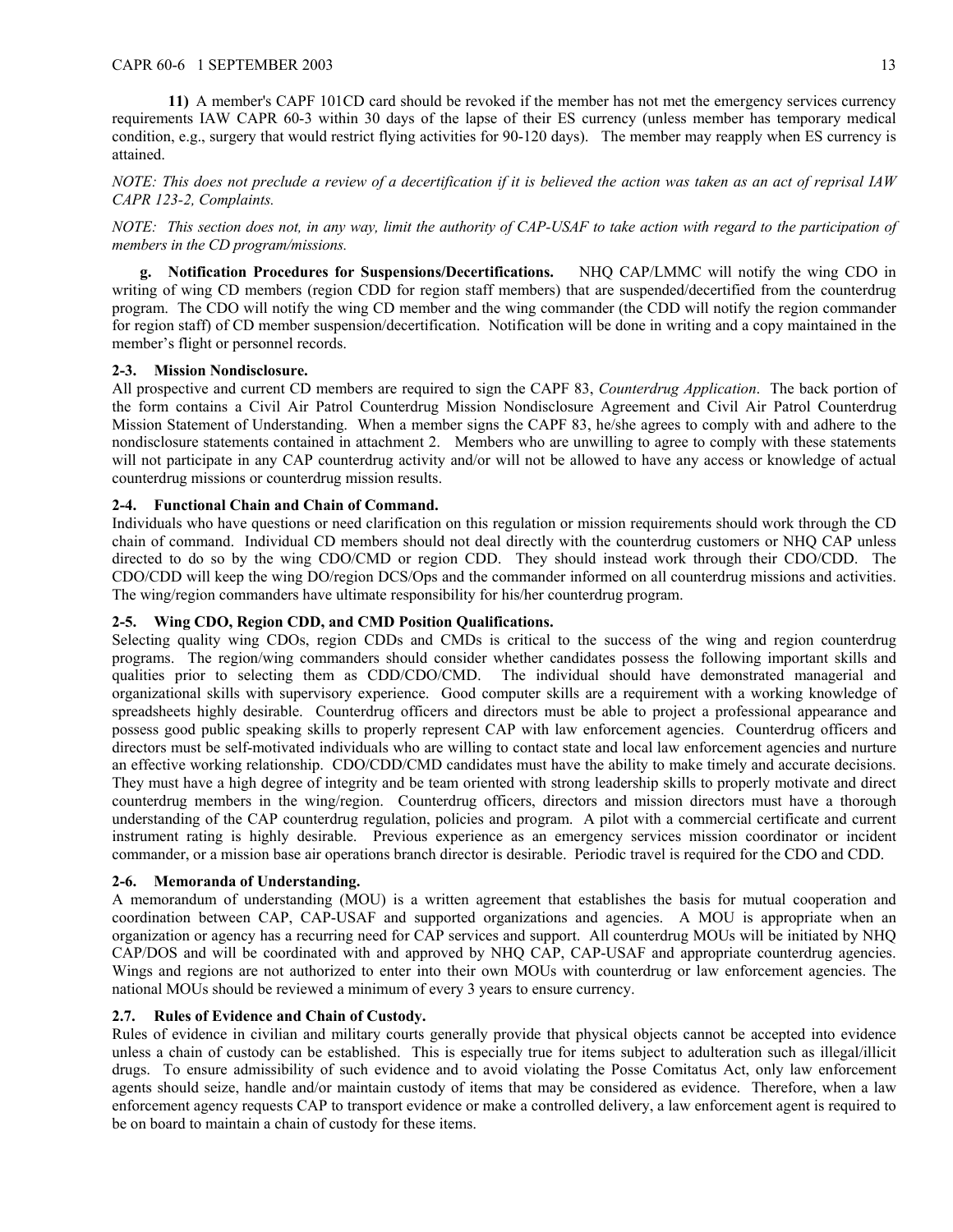## <span id="page-13-0"></span>**2-8. Duty Uniform.**

All CAP aircrew members will wear an appropriate CAP uniform IAW CAPM 39-1, *CAP Uniform Manual*, on all CAP counterdrug missions. Exception: If a law enforcement agency specifically requests that a CAP uniform not be worn for that specific mission, the NOC may approve this request. If the customer requests a CAP uniform not be worn, this will be justified in the written mission request.

### <span id="page-13-1"></span>**2-9. Standards of Conduct.**

**a.** Counterdrug operations receive a high level of scrutiny from Congress, the media, and general public as well as senior levels of the Department of Defense, federal agencies, and law enforcement agencies. CAP members participating in any counterdrug activity are required to uphold the highest standards of conduct.

**b.** CAP members who are also law enforcement agents or officials cannot serve in a dual capacity while engaged in counterdrug operations as Civil Air Patrol members. These individuals cannot change roles during a counterdrug mission. If the member begins a mission as a CAP member, he/she must remain serving in the CAP member role until that specific operation has been terminated. Conversely, if a CAP member begins the mission in a law enforcement agent role, he/she cannot serve in a CAP role until that specific operation is terminated. As a general rule, CAP members shall refrain from any involvement that would appear to be a conflict of interest between a CAP role and an LEA action. If a CAP member, in his/her capacity of an LEA, is involved with a case requiring CAP support or has the authority to validate a CAP mission request, that individual will not participate in the mission in a CAP capacity. CAP members that are a law enforcement officer/agent will not in any way utilize CAP assets in direct or indirect support of their law enforcement agency. Such action may result in decertification of the mission and could result in other administrative action by CAP.

### <span id="page-13-2"></span>**2-10. Dealing with the Media and Public.**

The public has a right to know appropriate information relative to all of CAP's mission activities. However, any communication on counterdrug activities with the media on behalf of CAP should be done **ONLY** by those individuals who have been designated as a CAP "spokesperson" for a particular activity, i.e., National Strategic Communications Office and wing/region public affairs officers. No one should serve as a counterdrug spokesperson to the media who has not had NHQ CAP/XPC media relations training. Should the member be approached by the media and asked questions relative to CAP's participation in the counterdrug program, unless qualified under the positions stated above, the member's response should always be as follows:

*"This is a Civil Air Patrol flight crew performing an Air Force-assigned mission. They are not authorized to discuss operational details of the mission. If you need to know additional information concerning this mission, please call Headquarters Civil Air Patrol Strategic Communications Office at (334) 953-7593."* 

Copies of this media statement can be found at Attachment 3 of this regulation. These statements can be copied and cut into cards to be carried with you on the CD mission. If a wing or region public affairs officer is asked to comment on CAP's counterdrug program, their response should be general and without specific mission information. They may release the following statement:

*"In 1986, the United States Congress authorized Civil Air Patrol (CAP) to support law enforcement in the government's 'war on drugs.' The mission of CAP's counterdrug program is to assist federal, state and local government and law enforcement agencies involved in the fight to eliminate illicit drug use, production and sale in the United States, its territories and possessions. CAP provides aircraft, aircrews and other personnel to support counterdrug operations – however, CAP does not get involved in law enforcement activities. Unpaid CAP volunteer members who choose to participate in counterdrug operations receive extensive training and additional background screening by appropriate federal agencies prior to participating in counterdrug operations. According to our customers, CAP's counterdrug support assists the government in keeping a tremendous amount of illegal drugs off the street."* 

The following is a list of guidelines for the wing CDOs and others involved in the counterdrug mission:

**a.** CAP does not issue press releases relative to counterdrug missions.

**b.** Each CD member should be provided a card with the media response listed above in italics (a template of this statement can be found at Attachment 3 of this regulation).

**c.** Law enforcement sensitive information will not be reported outside law enforcement channels. To do so jeopardizes ongoing criminal investigations. Details of counterdrug missions will not be discussed at home, in public places or with individuals who do not have a need for the information in the performance of their official duties for CAP, CAP-USAF or law enforcement agencies. CAP-USAF personnel are authorized access to all counterdrug mission information.

**d.** If a CAP wing wants to fly a media person on a counterdrug mission, they must request approval from the appropriate counterdrug customer and CAP-USAF/XO via the NOC.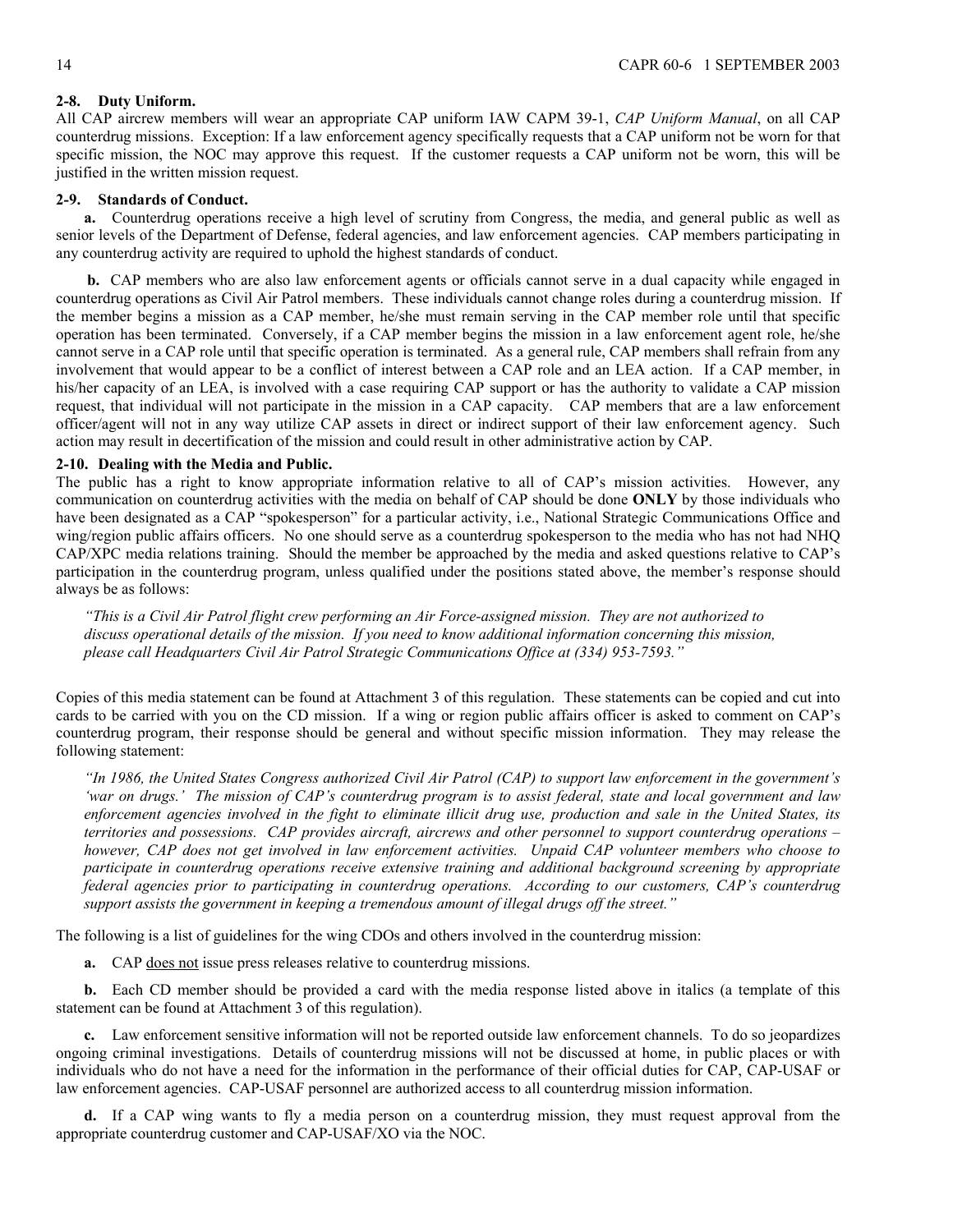# <span id="page-14-0"></span>**2-11. Counterdrug Funding.**

Funding for CAP's counterdrug program is requested through the U.S. Air Force during the Program Objective Memorandum (POM) cycle. The POM input is calculated based on a flying hour program to meet validated customer requirements for CAP counterdrug support, as well as costs for personnel, travel and equipment. Appropriated funding designated for counterdrug operations cannot be used for non-counterdrug activities or expenses. The Office of the Secretary of Defense (OSD) General Counsel ruled that non-counterdrug appropriated funds cannot be used to augment counterdrug operations. CAP counterdrug appropriated funds may be used to furnish employee salaries and benefits, automotive fuel and lubricants, aircraft expenses, commercial communications, travel and per diem, drug demand reduction youth activities, and expenses directly related to counterdrug activities as identified in CAPR 173-3. These funds may be used for any expense incurred in administering the counterdrug program within the wing/region. CAP members are individually and corporately responsible to Congress, the Air Force and the taxpayers for all federal funds expended for counterdrug activities. Reimbursements may not violate procedures outlined in other CAP regulations or the Joint Federal Travel Regulations.

### <span id="page-14-1"></span>**2-12. Counterdrug Reimbursements.**

CAP mission costs are reimbursed by the Air Force from Congressionally appropriated funds.

**a. Mission Reimbursement.** Counterdrug mission reimbursements will be made IAW CAPR 173-3 using a CAPF 108, *CAP Payment/Reimbursement Document for Aviation/Automobile/ Miscellaneous Expenses*. CAP wings and regions may receive additional reimbursement for CD administrative expenses IAW CAPR 173-3. Counterdrug administrative funds are for the exclusive use of the counterdrug program and Drug Demand Reduction youth activity expenses. Examples of authorized use of these funds include, but are not limited to the following: fax machine and supplies, general office supplies, pager service, telephone service and related expenses, Internet access for wing CDOs/region CDDs, administrative support, postage, wing CDO/CDD travel, Drug Demand Reduction youth activities, and other expenses directly attributable to the counterdrug program. Expenditure of these funds must be approved by the wing/region finance committee and must be accounted for separately from other wing/region funds. NHQ CAP may authorize the withholding of counterdrug administrative funds based on the non-performance of the wing/region counterdrug program, misuse of counterdrug funds or improper accounting procedures.

### **b. Travel Reimbursement.**

**1) Overnight Reimbursement.** All requests for overnight stays, to include ground transportation, in conjunction with operational counterdrug missions must be made to the NOC in advance of the activity. The NOC may approve reimbursement for any of the following:

DoD.

- **a)** An overnight stay is required or requested by the using law enforcement agency (BICE, DEA, etc.) or
- **b)** An overnight stay is more cost effective than round trip transportation to the mission location.
- **c)** Weather prevents the aircrew's return to base.
- **d)** A serious mechanical problem with the aircraft.
- **e)** Pilot will exceed maximum duty day IAW CAPR 60-1.
- **f)** Mission requirements dictate and judgment shows that an overnight stay is warranted and it makes sense.

Request for reimbursement will be made using a CAPF 108 to NHQ CAP/FM IAW CAPR 173-3.

**2) Region CDD Travel Reimbursement.** Travel performed by region CDDs and their assistants will be authorized using travel orders issued prior to each individual trip. Requests for travel will be submitted to NHQ CAP/DOS for NHQ CAP/DOS approval. Reimbursement for this travel will be requested using a CAPF 1351-2, *Civil Air Patrol Travel Voucher*.

**3) Headquarters Staff and NHQ CAP/DOS Directed Travel Reimbursement.** Travel performed by Headquarters staff and volunteers directed by NHQ CAP/DOS will be authorized using travel orders issued prior to each individual trip. Reimbursement for this travel will be requested IAW CAPR 173-3 using a CAPF 1351-2.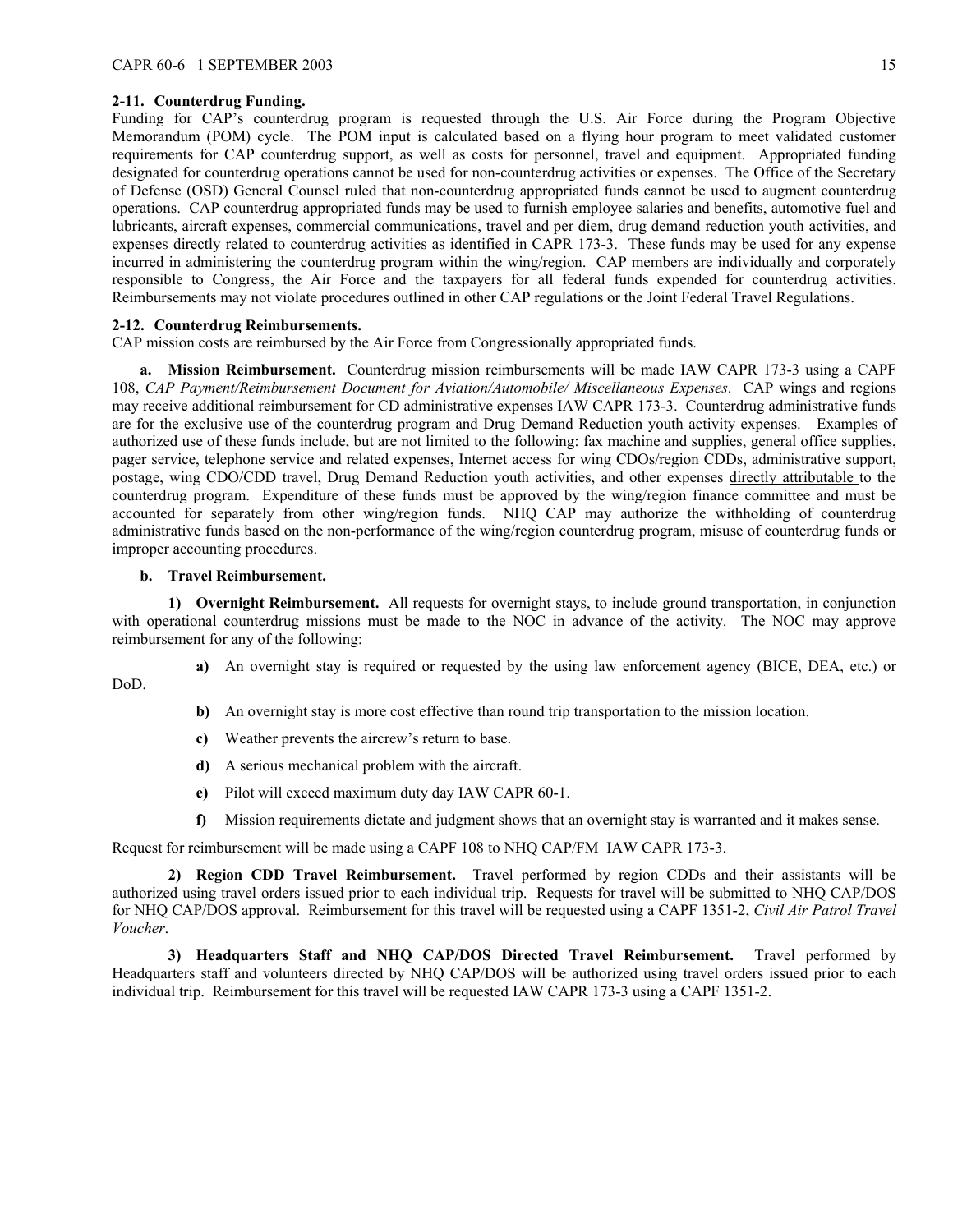### <span id="page-15-0"></span>**CHAPTER 3 – COUNTERDRUG OPERATIONS**

# <span id="page-15-1"></span>**3-1. General.**

This chapter defines flight crew qualifications, authorized missions, mission request and approval procedures and general operational procedures. Participation in CAP counterdrug operations shall be restricted to senior members, at least 21 years of age. All CD members must be emergency services qualified. Members shall have at least the minimum qualifications, as described in the appropriate CAP and FAA regulations, if applicable. All CAP CD members must have completed a counterdrug application, passed their federal agency background screening, and completed the National Counterdrug Orientation course prior to participating in any counterdrug activity. The optimum crew composition on CD airborne reconnaissance missions consists of a mission pilot, mission observer and mission scanner. The minimum crew composition on CD airborne reconnaissance missions consists of a mission pilot and mission observer/scanner. For missions where a law enforcement agent is on board to conduct the reconnaissance or photography, the LEA would fill the mission scanner position.

# *NOTE: If NHQ suspends a member from the counterdrug program, the member cannot participate in any counterdrug activity unless NHQ CAP/DO specifically approves participation in that activity in writing.*

## <span id="page-15-2"></span>**3-2. Flight Crew Qualifications.**

All counterdrug flight crewmembers must be emergency services qualified and current in the crew position they are filling IAW CAPR 60-1, *CAP Flight Management*, and CAPR 60-3, *CAP Emergency Services Training and Operational Missions*. A pilot performing observer/scanner duties must be observer/scanner qualified. Flight crewmembers must also meet the following qualifications:

## **a. Pilot-In-Command (PIC).**

**1) Mountainous Terrain.** Counterdrug reconnaissance or photography/imagery missions over terrain designated as mountainous as per Federal Aviation Regulation (FAR Part 95, sub B) shall require completion of a NHQ CAP/DO approved Mountain Flying Clinic.

**2) Over-water Missions.** Counterdrug over-water missions require completion of a NHQ CAP/DO approved water survival course. PICs of over-water missions must have a current instrument rating and a minimum of 250 hours PIC. A minimum of 500 hours PIC, and a current instrument rating shall be required for all night, over-water missions.

**3) Counterdrug Transportation Missions.** Counterdrug transportation missions require an FAA Commercial Pilot Certificate with a current instrument rating and at least a current Second-Class Medical.

**4) Twin-engine Aircraft Missions.** Counterdrug twin-engine aircraft missions require a minimum of 500 hours PIC in twin-engine aircraft and a current FAA multiengine land, instrument rating.

### **b. Observer/Scanner.**

**1) Over-water Missions.** Counterdrug over-water missions require completion of a NHQ CAP/DO approved water survival course.

**2) Special Purpose Missions.** Special purpose missions such as digital photography/video scanning, IR imaging, airfield photo, etc., shall require specific training for the type of equipment and techniques associated with the mission needs.

### <span id="page-15-3"></span>**3-3. Authorized Counterdrug Missions.**

All Air Force-assigned counterdrug missions must have a counterdrug "nexus," that is they must involve a counterdrug case or operation. Valid operations, when properly authorized IAW paragraph 3-5 include:

**a. Marijuana Eradication Support –** flights conducted to detect suspicious vegetation or likely growing areas for marijuana.

**b. Airborne Reconnaissance –** flown to detect potential drug operations or gather intelligence on isolated areas known to be used by drug traffickers. Also flown on a recurring basis to examine border-crossing areas.

**c. Marine Reconnaissance –** routine reconnaissance to detect and report suspicious marine activity in coastal areas and to detect and identify waterborne vessels.

**d. Airport Reconnaissance –** recurring or periodic reconnaissance of airports or their surrounding access routes for evidence or likelihood of use for drug trafficking.

**e. Airfield Photography –** conducted to locate, identify, photograph, and catalog charted and uncharted airfields and landing areas.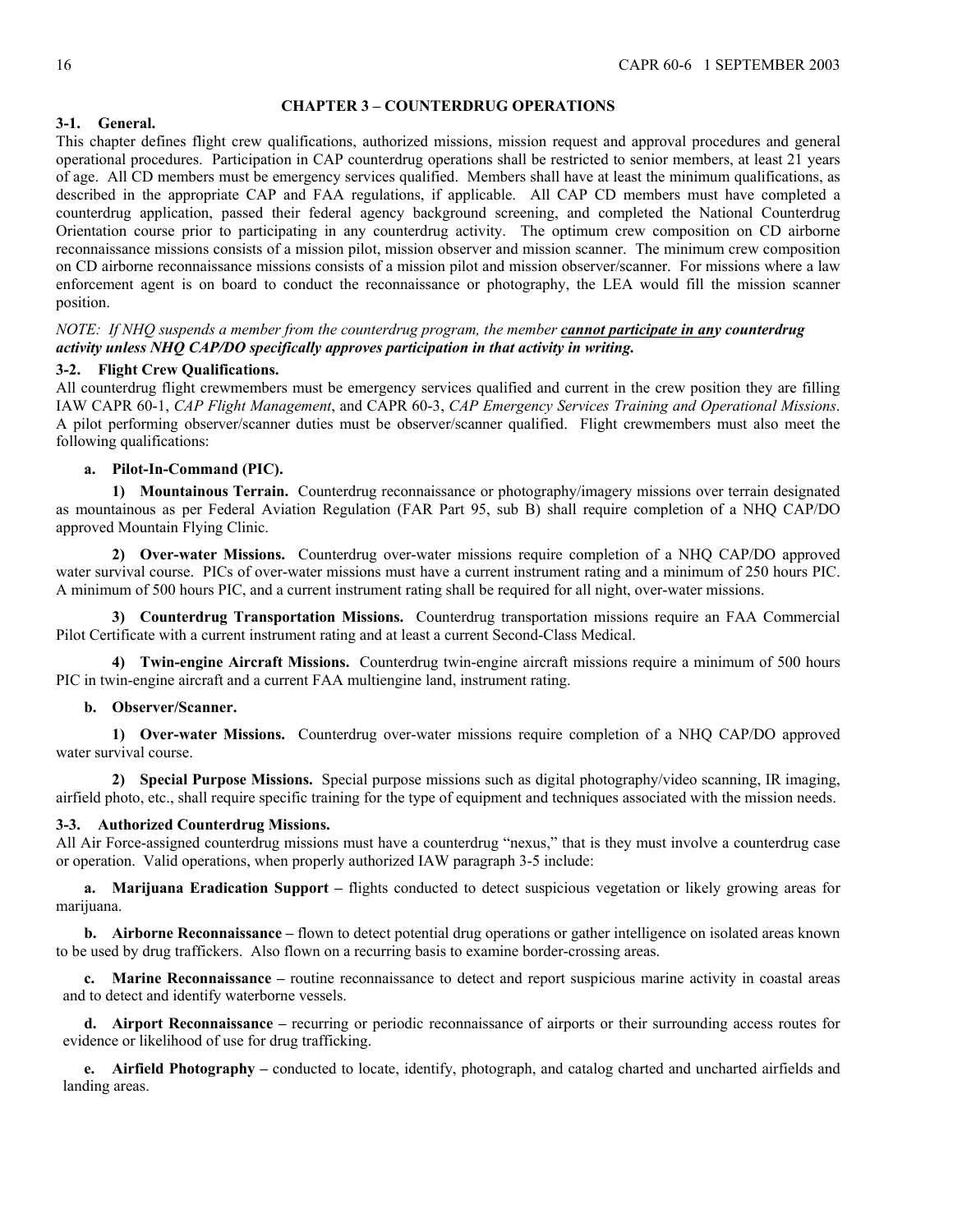**f. Airborne Video/Digital Photography and Imagery –** flown to document conditions of areas or facilities to detect change, use or suspicious activity.

**g. Communications Support –** usually flown in remote locations to provide an aerial communications relay platform and/or in support of over-water operations where normal communications may be a problem.

**h. Radar Evaluation –** flown to evaluate and calibrate air defense radars and provide controller and/or interceptor training.

**i. Aerial Familiarization of Law Enforcement Agents –** conducted to familiarize agents with aircraft and their use in conducting law enforcement operations.

**j. Drug Demand Reduction** – orientation**/**incentive flights in conjunction with DDR program events for CAP cadets are permitted IAW chapter 7. For transportation of DDR personnel and materials to DDR events a cost comparison with commercial travel and ground transportation should be conducted. Transportation requests may be approved when no expeditious commercial means of transportation is available.

**k. Transportation Missions –** may be conducted under limited circumstances as described below and IAW CAPR 60- 1, attachment 2.

**1)** Particular attention must be given to ensure the flight is not conducted merely to save the customer time or because there is no requirement for reimbursement. CAP transportation support shall not be utilized if commercial service is able to meet the traveler's departure and arrival requirements in a 24-hour period unless CAP support is an operational necessity or emergency exists.

**2)** Transportation requests for travel to give speeches, attend conferences or meetings or make site visits to facilities may be approved. Transportation of drug detecting dogs and their handler(s) is permitted. Carriage of cargo, confiscated items or evidence is permitted provided that cargo is associated with a specific planned or actual operation or trial, or has special security requirements. A law enforcement agent must be on board when transporting confiscated items or evidence to maintain LEA chain of custody.

**3)** Requests from CAP to fly transportation missions for CAP personnel include cost comparison with commercial carriers and ground transportation. Requests will not be approved where commercial sources present a significant cost saving over a counterdrug-funded aircraft.

**4)** BICE, DEA, FAA, USFS, National Guard personnel and other U.S. government employees are authorized to fly aboard CAP aircraft on counterdrug missions. State, county, and local law enforcement officials may also be authorized to fly aboard CAP aircraft in accordance with written agreements such as MOUs, MOAs or OPLANs and IAW DODD 5525.5 and DODD 4515.13-R for operational mission only. IAW CAPR 60-1, all non-CAP members eligible to ride aboard CAP aircraft must execute a CAPF 9, *Release (for non-CAP Members)*, prior to the flight. EXCEPTION: Military and federal employees in the performance of their official duties are not required to execute a CAPF 9.

**5)** All CD missions carrying non-federal, -state or -local government passengers require prior CAP-USAF/XO approval.

**6)** For cost comparisons, requestors will use CAP flying hour cost data (including any positioning or repositioning flying hours) from CAPR 173-3 and compare it to the total cost for the party to use commercial air travel at available coach fare rates. For cost comparisons, rental cars, fuel, lodging, meals and other incidentals may be considered.

**7)** Every transportation flight carrying non-CAP passengers must be piloted by an FAA-certified Commercial Pilot rating with an Instrument rating and at least a second-class medical certificate.

### *NOTE: CAP-USAF/XO may consider requests, on a case-by-case basis, for exceptions or missions not covered above.*

### <span id="page-16-0"></span>**3-4. Mission Requests.**

All CAP missions using CD funds require CAP-USAF approval. CAP may only request a CD mission number for CAPspecific missions, such as orientation flights, CAP CD training missions, transportation of CAP members for counterdrug activities, and CD missions supporting CAP DDR activities. All other requests for CAP CD support must originate with a DoD or law enforcement agency. Forward all CD mission requests to the CAP National Operations Center.

### <span id="page-16-1"></span>**3-5. Mission Approval.**

CAP is authorized by Congress to support valid federal, state and local counterdrug missions. DoD implementation instructions require all CD missions to have a CD "nexus" that is, they must involve a counterdrug case or operational mission and mission support to state and local agencies must be validated by one of the federal counterdrug law enforcement agencies. All CD missions will be approved by CAP-USAF/XO via the CAP National Operations Center.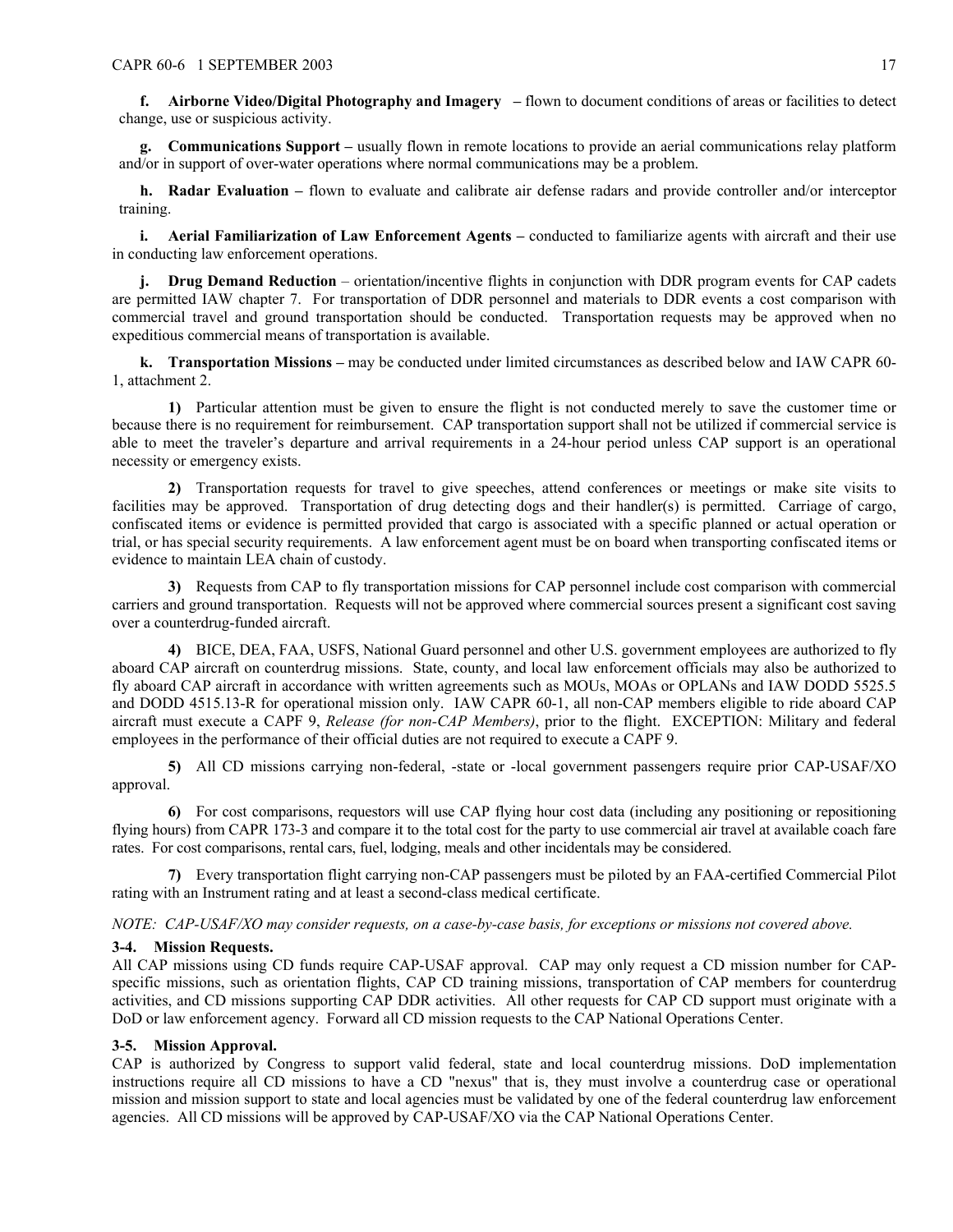**a.** Any federal LEA desiring CAP counterdrug support for federal, state or local agencies will forward a written request to the NOC. State and local agencies should coordinate their requests through one of the federal LEAs. The agency may pre-coordinate with the CDO/CDD to determine support capability prior to contacting the NOC. All requests must contain the following information:

- **1)** Requesting agency and requestor's name and phone number.
- **2)** Date of request and date mission will be flown.
- **3)** Conditions of flight, i.e., night, mountainous, IFR, over water.
- **4)** Expected flight duration and cost per hour.
- **5)** Any planned remain overnight (RON) stays.
- **6)** All planned sortie information to include originating, enroute and destination airfields and mission objectives of each leg.
	- **7)** Plain English description of mission objective(s). Include any assigned Federal Case Numbers.
	- **8)** Aircraft model to be used.
	- **9)** List all non-CAP passengers by name and indicate purpose for being on aircraft.
	- **10)** Rationale for twin-engine aircraft usage.
	- **11)** Transportation requests must include a non-availability certification and/or cost comparison.

**b.** The NOC will validate the support request and notify the requesting agency of approval or disapproval. If approved, the NOC will issue an Air Force-assigned mission number and coordinate with the appropriate wing CDO to support the mission request. The NOC will file a copy of every mission request and annotate approved or disapproved. Files will be maintained by the NOC in complete fiscal year sets for 7 years.

### <span id="page-17-0"></span>**3-6. Command and Control**.

Command and control of CAP resources remains with CAP at all times. All flight operations are conducted in accordance with CAP directives and applicable FARs.

### <span id="page-17-1"></span>**3-7. Mission Coordination.**

**a.** CAP wing commanders and CDOs must ensure close liaison with BICE, DEA, USFS, DoD, and other federal, state and local law enforcement officials who request CAP counterdrug support. CAP CDOs/CDDs will be designated by wing/region commanders and will be the point of contact between the law enforcement agencies/officials and CAP resources for mission planning.

**b.** The wing counterdrug officer, or designee, will serve as counterdrug mission director for all counterdrug missions. The CMD will be responsible for and track the mission from the assignment of the original support request until the mission is completed and mission results are passed to the requesting agency. A member cannot be the CMD for a mission on which he/she is a crewmember. All counterdrug missions must be released by an authorized flight release officer (FRO). FROs cannot release a flight on which they are the PIC, crewmember, or passenger, except as specifically allowed by CAPR 60-1. The CMD must exercise prudent judgment in executing the counterdrug mission. A thorough assessment of all risks associated with the mission must be accomplished and appropriate controls put in place to ensure safe operations (refer to CAPR 60-3 for operational risk management guidance).

### <span id="page-17-2"></span>**3-8. Mission Execution.**

Mission execution begins when a wing CDO receives a support request from the NOC. CAP counterdrug MOUs and this regulation define what type of support CAP may provide. All CAP members who participate in these missions must have in their possession a valid CAP membership card, CAPF 101, CAP *Specialty Qualification Card*, (with the appropriate qualifications for the position the crewmember is filling) and CAPF 101CD cards showing they are cleared and authorized to participate in any counterdrug activity. CAP personnel at all levels will ensure that pre-operation (liaison) coordination and planning with supported law enforcement agencies address the Risk Management of personnel and equipment throughout the operation. Risk assessment of potential threats to Civil Air Patrol members and property will be conducted during the planning stage. Responsible officials of the CAP, law enforcement agency, U.S. Air Force or any crewmember may suspend a mission or missions in the event unsafe operating conditions exist. The CAP wing commander will be notified as soon as practical in such an event.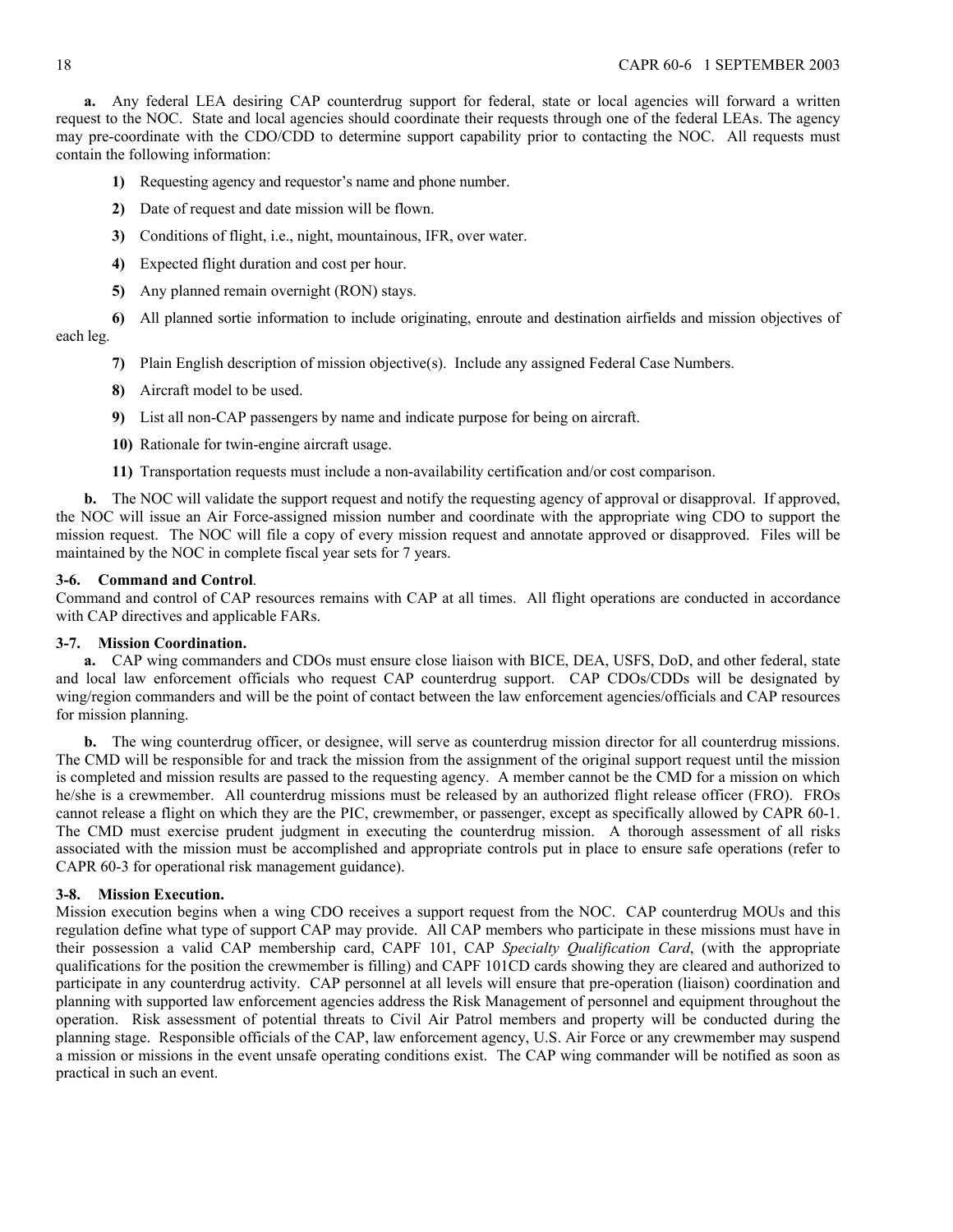#### <span id="page-18-0"></span>**3-9. Mission Base Operations.**

The need for a mission base will vary with the requirements of each mission.

**a.** In most cases, the CAP counterdrug mission director will be able to telephonically coordinate an entire mission. The CAP CMD may alert, brief, and debrief the mission by telephone. A CAPF 84, *Counterdrug Mission Flight Plan/Briefing Form*, will be used to brief, monitor, and document the flight. When using the telephone, all CD members need to be aware of the sensitivity of the information being discussed to avoid compromising the mission. Landline phones are preferred over cell phones and when discussing information, CD members should use good judgment to ensure that non-CD members do not overhear mission information. If possible, radio contact should be maintained with the mission aircraft. This may be direct, or through any ground station capable of establishing contact or through a high bird.

**b.** If a military installation becomes a potential operations base, the appropriate state CAP-USAF liaison office will be notified. If required, the SD may be of assistance in coordinating CAP's use of the installation.

#### <span id="page-18-1"></span>**3-10. Operational Requirements and Restrictions.**

The following restrictions will be adhered to by aircrews when flying counterdrug missions:

- **a.** The PIC must file and activate an FAA flight plan for all counterdrug missions.
- **b.** Excluding enroute legs, reconnaissance missions will be flown in visual meteorological conditions (VMC) only.

**c.** Use of twin-engine aircraft on counterdrug missions must be pre-approved by NHQ CAP/DO. Requests to use twinengine aircraft will be routed through the region CDD.

**d.** Except for pyrotechnic signaling devices, carriage of explosives is expressly forbidden.

**e.** Law enforcement agents may carry loaded weapons aboard CAP aircraft when serving in a law enforcement capacity. However, law enforcement agents who are also CAP members will not carry their weapons when serving in a CAP capacity.

**f.** Ground teams will not participate in counterdrug missions.

**g.** Aircrews will not participate in directing law enforcement personnel or aircraft into areas of suspected drug activities, grow sites or drug storage areas.

**h.** Prisoners or informants will not be transported.

**i.** Flights into foreign sovereign airspace are prohibited. No CAP aircraft may over fly, land or take off from any foreign country to include Canada, Mexico or any Caribbean island that is not a U.S. possession. Flights over international waters are permitted. Of course, CAP aircrews participating in flights in international waters may land at any airport in the event of an emergency in accordance with International Civil Aviation Organizational (ICAO) rules.

**j.** CAP cadets may not participate in any counterdrug mission except those conducted exclusively under the auspices of the Drug Demand Reduction program.

#### <span id="page-18-2"></span>**3-11. Mission Closure.**

The pilot-in-command of the mission must ensure the FAA and CAP flight plans are closed. If the mission is cancelled, the mission pilot will notify the aircraft scheduler. A mission cannot be considered as closed until the flight plan has been closed, mission results are reported to the appropriate customer and CMD or CDO, and all paperwork completed. The PIC shall contact the FRO after landing to report flight time and mission closure. In addition, the aircrew administrative paperwork must be accomplished as soon as possible. Financial reporting and reimbursement cannot occur until all aspects of the mission have been **completely** and **correctly** documented and sent to the appropriate agencies.

#### <span id="page-18-3"></span>**3-12. Mission Reporting.**

The success of a mission may be dependent upon the timely flow of information from the aircrew to the responsible agency. Establishing a communications link may involve both telephone and radio networks. In the case of a joint mission involving CAP and federal law enforcement resources, communications between agencies is even more critical. Overall mission management also relies upon aircrew post-mission reports, with documented results being analyzed for follow-on missions. Reporting is accomplished as follows:

**a.** The aircrew will report significant sightings and any occurrences affecting safety or effectiveness of the mission as soon as possible to the CMD and/or CDO/CDD.

**b.** During a joint mission, the aircrew will report significant sightings and other pertinent information directly to the agency team involved.

**c.** At the completion of the mission, the aircrew will debrief the CMD and/or CDD/CDO and document the mission using a CAPF 84. A copy of the CAPF 84 will be sent to the NOC and the requesting agency (according to their requested procedures) within 72 hours of mission completion or cancellation of the mission. The CAPF 84 will be attached to the CAPF 108 and submitted to the CDO for processing. CAPFs 84 are retained at the wing by the CDO for 7 years.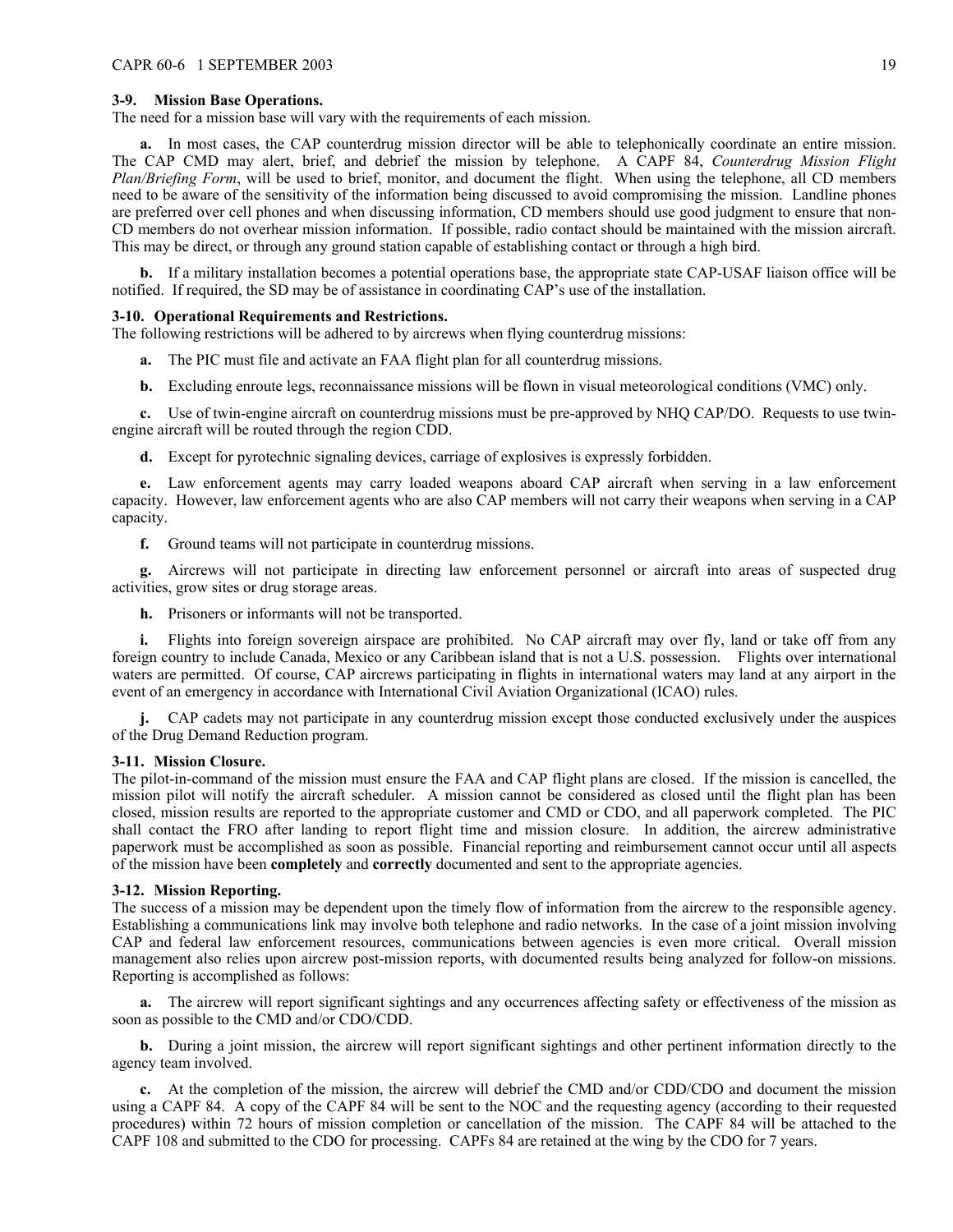### <span id="page-19-0"></span>**CHAPTER 4 – COUNTERDRUG TRAINING AND EVALUATIONS**

## <span id="page-19-1"></span>**4-1. General.**

This chapter outlines responsibilities and procedures for planning and conducting USAF-assigned training and evaluation missions. Since all CD members must be ES mission qualified, the CAPF 101T, *Operational Mission Specialty Qualification Training Card*, is not applicable to the counterdrug program. However, the requirement still exists to provide training in the procedures and skills necessary to accomplish counterdrug missions. Counterdrug training cannot be accomplished on actual counterdrug missions. All counterdrug training must be conducted in a sterile training environment and should use actual mission profiles to provide the most realistic training possible.

## <span id="page-19-2"></span>**4-2. Responsibilities.**

**a.** CAP commanders, DO, DCS/Ops, CDD, and CDO are responsible for ensuring an adequate number of qualified CD members are available to support customer requirements for CAP counterdrug support. The wing CDO will develop an annual training plan for counterdrug mission-specific training that will be included in the wing's annual training plan submitted to CAP-USAF. Mission–specific training will include, but not be limited to, operation of digital and video cameras for airborne photography/imagery missions, marijuana spotting techniques, mountain flying training, water survival training, airborne airfield photography, and airborne reconnaissance along U.S. borders. Training missions for digital and video imagery shall place special emphasis on techniques required to meet specific requirements of the requesting agency.

**b.** CAP-USAF personnel may, at their discretion, monitor any or all CD training missions. CAP-USAF may cancel, suspend, or alter missions as necessary in the interest of safety, if in their opinion, appropriated funds are not being used appropriately; or in the execution of any other oversight responsibility. CAP-USAF personnel will make their concerns known well in advance of the event, when possible, in order to allow event organizers to formulate alternatives. However, nothing within this regulation constrains CAP-USAF from amending missions, as they deem appropriate.

**c.** The CAP wing/region commander coordinates requested dates for USAF-assigned training/evaluation missions with the respective SD (or LR/DO for region commanders).

**d.** The CAP region commander monitors each wing's training program and coordinates region-wide training activities. Region commanders review the results of USAF-required evaluations within their region and ensure necessary actions are taken to correct any deficiencies identified.

**e.** Experienced wing CDOs/CDDs should conduct on-the-job-training (OJT) for newly appointed CDOs/CDDs.

# <span id="page-19-3"></span>**4-3. USAF-Assigned Reimbursable Training and Evaluation Missions.**

**a.** The goal of the USAF reimbursable training mission and evaluation program is to assist CAP in developing and maintaining effective, efficient, and safe mission operations. CD evaluations provide the USAF and CAP with information concerning capabilities and limitations of each wing in the performance of CAP operational missions. Wing training missions are also used to identify and strengthen areas requiring additional emphasis and training.

**b.** Training missions should be designed to improve the wing's ability to perform mission commitments identified in approved agreements and memorandums of understanding. The responsible wing coordinates participation of state and local law enforcement agencies. At the request of the wing/region commander, SD personnel may assist in coordinating state and local agency involvement in training/evaluation activities.

**c.** USAF-assigned training missions are planned to accomplish specific training requirements. Training specific objectives must be reviewed and approved by the SD prior to requesting mission authorization.

**d.** USAF-required evaluations are administered under the control of the CAP-USAF LR.

**e.** During USAF-required evaluation missions, training of operational mission personnel may only be conducted when not detrimental to accomplishment of the evaluation.

### <span id="page-19-4"></span>**4-4. Scheduling and Requesting USAF-Assigned Reimbursable Training or Evaluation Missions.**

**a.** General. Subject to availability of funds, each wing and region is authorized the following evaluation and training missions during the federal fiscal year to evaluate or improve the effectiveness of mission capabilities.

**1)** CD evaluations are required biennially. These evaluations may be conducted in conjunction with the SAR/DR evaluation. If the CD evaluation is conducted in conjunction with the SAR/DR evaluation, care must be exercised to ensure cadets are not involved in any of the counterdrug activities to include marshaling counterdrug aircraft, signing-in counterdrug members, handing out keys for counterdrug aircraft, performing any administrative or communications duties associated with counterdrug activities, etc. It is highly recommended that the counterdrug activities be conducted at a separate location on the airfield from the SAR/DR activities.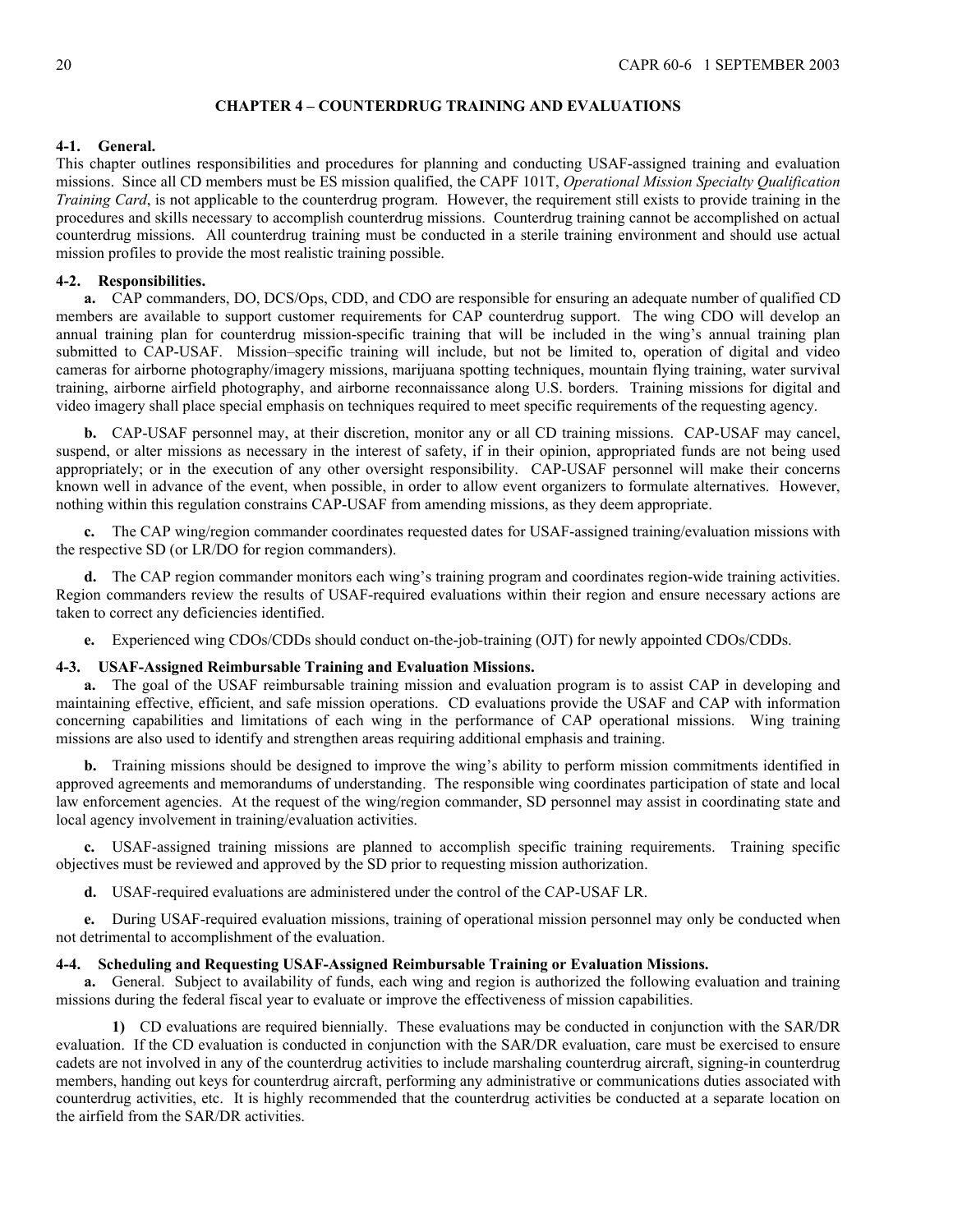**2)** Each wing and region is authorized four training missions or exercises during the year. This training shall be included in the annual wing training plan submitted to CAP-USAF and to NHQ CAP/DOS for inclusion in the annual CD flying hour program submitted to CAP-USAF/XO.

**b. Required Evaluation Scheduling.** The responsible CAP-USAF LR will schedule each wing for a CD evaluation at least every other year. The LR commander will coordinate with the respective SD and CAP wing commander to establish firm dates. Dates for required evaluations will be selected well in advance to permit proper coordination of other region events.

**c.** USAF-Assigned Reimbursable Training Mission Requesting Procedures.

**1)** After coordinating the training date(s) with the region CDD, the wing commander and CDO will plan and estimate the cost of the mission and, in each case, will complete a copy of CAPF 10, *Request, Authorization, and Report of Training/Evaluation Missions.* A sample CAPF 10 can be found in CAPR 60-4, Volume II, *CAP Emergency Services Training Forms.* The CAPF 10 shall contain a detailed training scenario with specific training objectives to be accomplished and an estimated cost of the mission. The CAPF 10 will be completed IAW the instructions on the form and forwarded to the LR at least 30 days prior to the activity date. The mission scenario for the CAPF 10 should include the following:

**a)** List in sentence form the achievable objectives of the training mission. The objectives should correspond with the counterdrug mission objectives listed IAW paragraph 3-3 of this regulation.

**b)** Give detailed information on how the training scenario will support and enhance the wing's ability to perform these missions.

**c)** Attach an example of any specific mission tasking that will be assigned. (Example – details of a specific photo mission assignment for the aircrew to photograph).

**d)** List counterdrug unique training areas such as marijuana spotting, soft field landings and take offs – provide specific details.

**e)** List the approximate number of members expected to attend the training.

**f)** List in sentence form, what safety areas will be emphasized in the training.

**g)** If classroom (non-flying) training will be conducted – provide detailed listing of training and what areas will be emphasized.

**h)** List approximately how many total number of sorties to be conducted by this training mission.

**i)** Provide the following areas if needed:

**1** If non-CAP personnel will participate in the training mission, list their name, connection to CAP's counterdrug missions, and purpose at the training mission.

**2** For multi-wing training missions, list the wings that will participate. Each wing must submit its own CAPF 10 and be issued a separate mission number.

**3** If you request reimbursement of expenses for a guest instructor, list instructor's name, arrival date, expected RON costs and costs of any other additional expenses.

**2)** If approved, the CAP-USAF LR completes the appropriate blocks and forwards the form to the NOC. The NOC must receive the CAPF 10 from the LR no later than 20 days prior to the planned activity.

**3)** The NOC approves/disapproves the training request and provides a training mission number via the CAPF 10 to the SD at least 10 days prior to the activity date.

*NOTE: In the interest of information exchange, neighboring wings are encouraged to visit each other's wing training. (Participation is at host wing commander's discretion.)*

### <span id="page-20-0"></span>**4-5. Training Documentation.**

Documentation of counterdrug mission-specific training such as airborne digital and video imaging, marijuana spotting, water survival training, mountain flying training, airborne airfield photography, etc., should be maintained on each individual CD member. A document annotating course content, training hours, date of successful completion of training and training officer signature should be issued to the CD member. A copy of the training document should be forwarded to the CDO for wing members and CDD for region staff to keep in the CD member's training file maintained by the wing or region staff.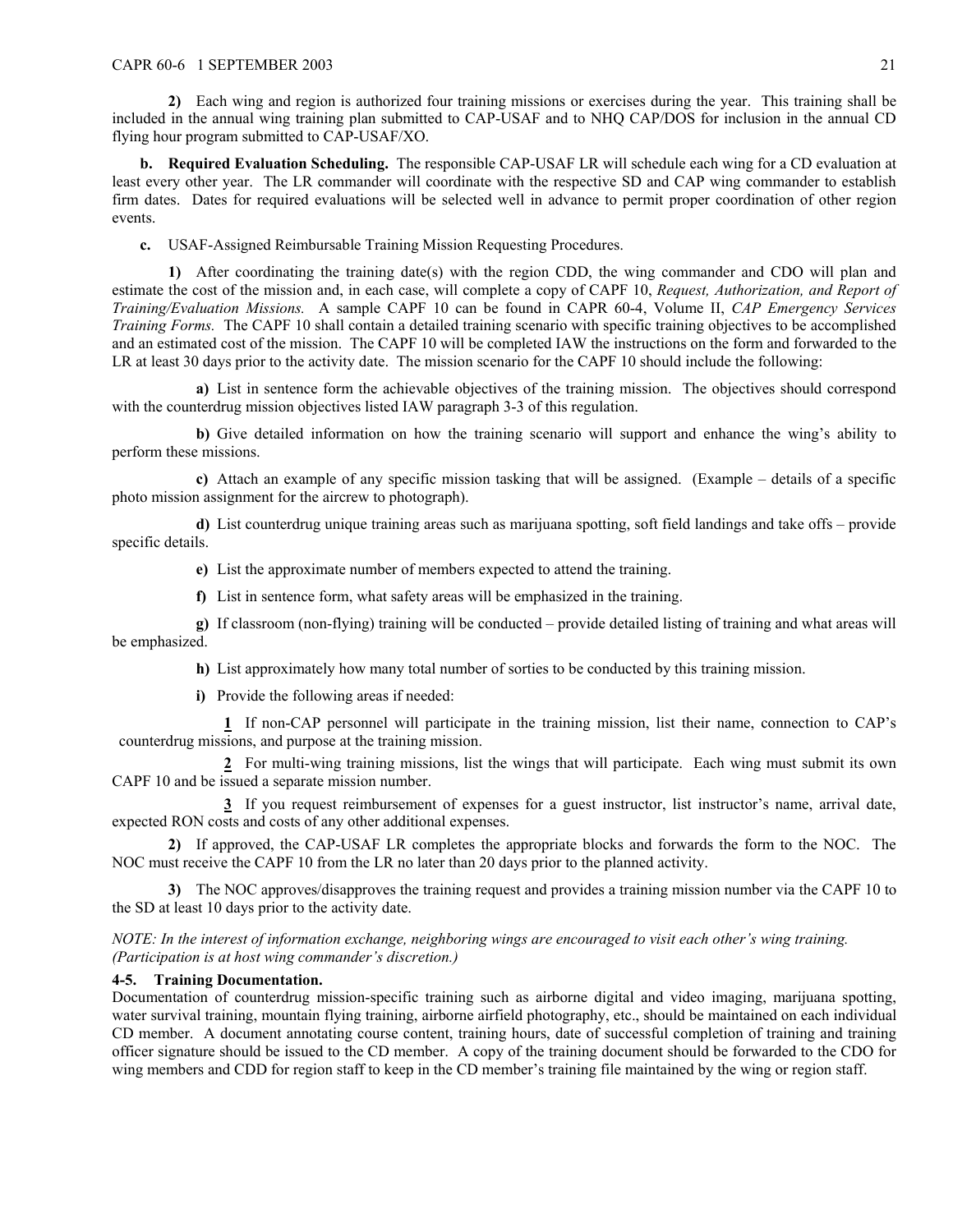# <span id="page-21-0"></span>**4-6. USAF Reimbursement.**

Reimbursement procedures will be in accordance with CAPR 173-3.

# <span id="page-21-1"></span>**4.7. Mission Reports.**

USAF evaluation team members use CAP-USAF Pamphlet, Section 16, *Counterdrug Evaluation*, as a guide during required evaluations. Results of required evaluations are documented and sent to the respective CAP wing/region commander and to HQ CAP-USAF/XO. Wing commanders shall review their copy of the required evaluation reports and forward corrective actions for all items rated less than satisfactory (or "no" on a yes/no question) to the CAP region commander, with a copy to the CAP-USAF LR. The wing commander shall forward these responses not later than 30 days following receipt of the report from the USAF evaluation team.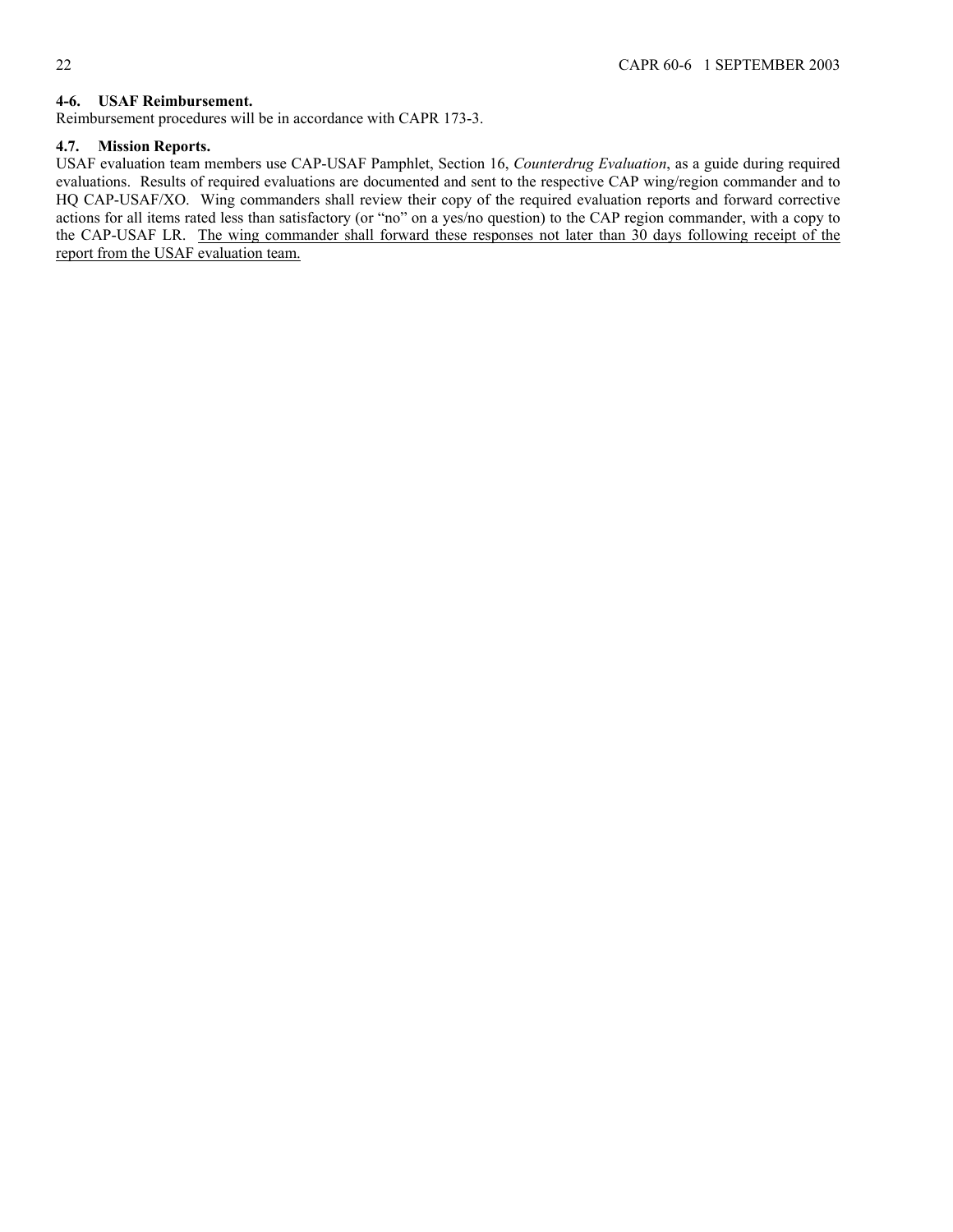### <span id="page-22-0"></span>**CHAPTER 5 – COUNTERDRUG EQUIPMENT**

### <span id="page-22-1"></span>**5-1. General.**

Equipment purchased entirely from counterdrug funds is the sole property of CAP's counterdrug program. It may be used for other lawful purposes within the organization; however, the CD mission shall have priority over its use. Equipment purchased entirely with CD funds, either nationally or locally, will be prominently marked for identification purposes. Equipment used by multiple programs may be partially funded with counterdrug funds on a prorated basis.

## <span id="page-22-2"></span>**5-2. Equipment Accountability.**

Equipment purchased entirely and partially with counterdrug funding must be properly accounted for to the counterdrug program. The wing CDO will keep records of all equipment purchased for the wing either entirely or partially with counterdrug funds. The region CDD will keep records of all equipment purchased for the region either entirely or partially with counterdrug funds. Equipment will be tracked IAW CAPR 67-1, *Civil Air Patrol Supply Regulation*. If the equipment was purchased by Headquarters CAP and sent to the wing/region, the wing CDO or region CDD will send a copy of the completed documentation to NHQ CAP/DOS, in addition to the distribution specified in CAPR 67-1.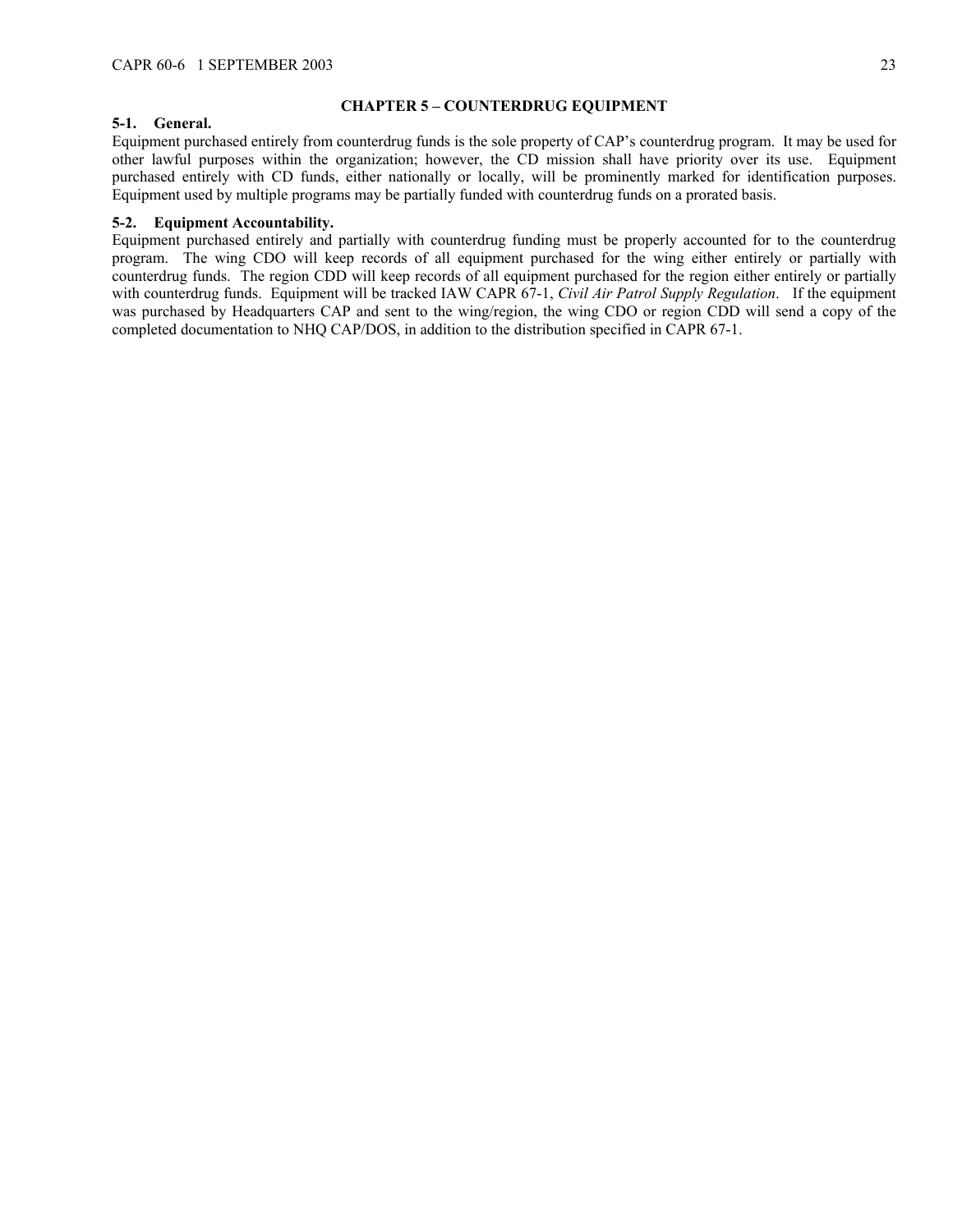## <span id="page-23-0"></span>**CHAPTER 6 – COUNTERDRUG FORMS AND REPORTS**

## <span id="page-23-1"></span>**6-1. General.**

Civil Air Patrol uses a number of different forms to document its counterdrug missions. These forms provide law enforcement customers valuable information and intelligence on suspicious activity, illegal drug production and trafficking, as well as trends in drug trafficking needed for their counterdrug operations. These forms also provide documentation and an audit trail on the purpose of the missions and mission results. It is important for CAP CD aircrews, CDOs and CDDs to provide thorough and accurate information on all counterdrug forms. Detailed and measurable mission results are crucial in properly documenting mission effectiveness that is used to justify funding for the counterdrug program. The counterdrug forms are frequently updated to meet changing customer requirements and procedures. The most current edition of all forms can be found on the CAP web page and must be used. Failure to use the most current form can lead to a delay in processing the mission packet for reimbursement or not fully meeting the customer's requirements for CAP counterdrug support. The counterdrug mission director should start a mission packet of the appropriate forms listed in this chapter for each CD mission as soon as the CMD receives the mission tasking. This could be days or weeks in advance of the mission. All pertinent information on the mission should be included in the mission packet.

# <span id="page-23-2"></span>**6-2. CAPF 82,** *Counterdrug Monthly Activity Report***.**

This form records the region's/wing's monthly counterdrug activity by number and type of missions, sorties, flying hours, type of aircraft, man-days of participation, customer supported and mission results. Be sure to explain the entries made in column "n" (OTHER) of Blocks 1 and 2 on page one of the form, and on the second page of the form in Block 5 – "Recap of Mission Effectiveness Significant Comments" in the block saying "Explain OTHER from column (n)." The completed CAPF 82 is one of the most important counterdrug forms utilized above the wing level. The CAP Counterdrug Quarterly and Annual Activity Reports that are submitted to HQ USAF and federal counterdrug agencies are based on a compilation of all the monthly reports. Annual counterdrug appropriated funding is based, in part, on this report. The Annual Report to Congress is also based in part on this report. Each monthly report is due to NHQ CAP NLT the 20<sup>th</sup> of each month. Failure to submit the form on time may result in the loss of CD administrative reimbursement for counterdrug flying hours. The hours reported on the CAPF 82 will be compared with the CD hours reported on the wing's CAPF 18, *Operations Monthly Activity Report*, prior to submitting both reports to ensure the accuracy of both documents and help identify errors in the data used for both reports. The same number of counterdrug flying hours should be shown on both forms.

# <span id="page-23-3"></span>**6-3 CAPF 83,** *CAP Counterdrug Application***.**

This application form is used by DEA and BICE to screen CAP members for participation in counterdrug activities. This form also contains the *Civil Air Patrol Counterdrug Mission Nondisclosure Agreement and Civil Air Patrol Counterdrug Mission Statement of Understanding*. When a prospective or current counterdrug member signs the CAPF 83, he/she certifies agreement to comply with and adhere with the nondisclosure statements. Ensure all parts of every block on both sides of the form are filled in. The wing or region commander, as appropriate, must sign the form. The wing CDO/region CDD submits the form, with original signatures and printed as a two-sided, single-sheet document, to NHQ CAP/LMMC for processing. Making false or misleading statements on this application may result in being denied clearance to participate in counterdrug activities and/or criminal punishment under Title 18 U.S.C. 1001.

### <span id="page-23-4"></span>**6-4. CAPF 84,** *Counterdrug Mission Flight Plan/Briefing Form.*

The CAPF 84 is a combination briefing form, mission authorization and CAP flight plan and is used for all CD flight activity. The final report must be either typed or electronically generated prior to being sent to the agency requesting the support mission. All aircraft flight times are to be recorded in tenths of an hour, not minutes, using the Hobbs time, if available. It is important to accurately compute and record all the man-days expended on each mission. The mission objectives/results/comments section is the most important part of the form for the customer requesting the support. This section reports what the original tasking was, what was accomplished and what was actually observed on each mission. It helps document the effectiveness of the mission. The aircrew will obtain and report the coordinates and sufficient descriptive data on sightings to convey to law enforcement officials the suspicious activity observed and to direct LEA to suspect locations. The aircrew should not report "marijuana plant count" or "marijuana plots" – instead they should report "suspicious agricultural growth," "suspicious geometric agricultural shapes" or "suspicious activity on the ground." This is necessary to reduce the possibility of the aircrew being subpoenaed to testify in court by a defense attorney on a drug case. The aircrew will clearly state what the customer's mission objective was for the support request.

## <span id="page-23-5"></span>**6-5. CAPF 108,** *CAP Payment/Reimbursement Document for Aviation/Automotive/ Miscellaneous Expenses***.**

This form is used to request reimbursement of the mission and must be filled out for each mission IAW CAPR 173-3.

NOTE: Regardless of whether or not a reimbursement claim is made, all pilots must submit all reimbursable mission flight time to the wing on a CAPF 108, showing aircraft number, ownership, and flying time. If a charge is made to the wing for fuel purchases paid for by a member, the original copy of the receipt showing the amount of fuel serviced and the total cost must be attached to the CAPF 108.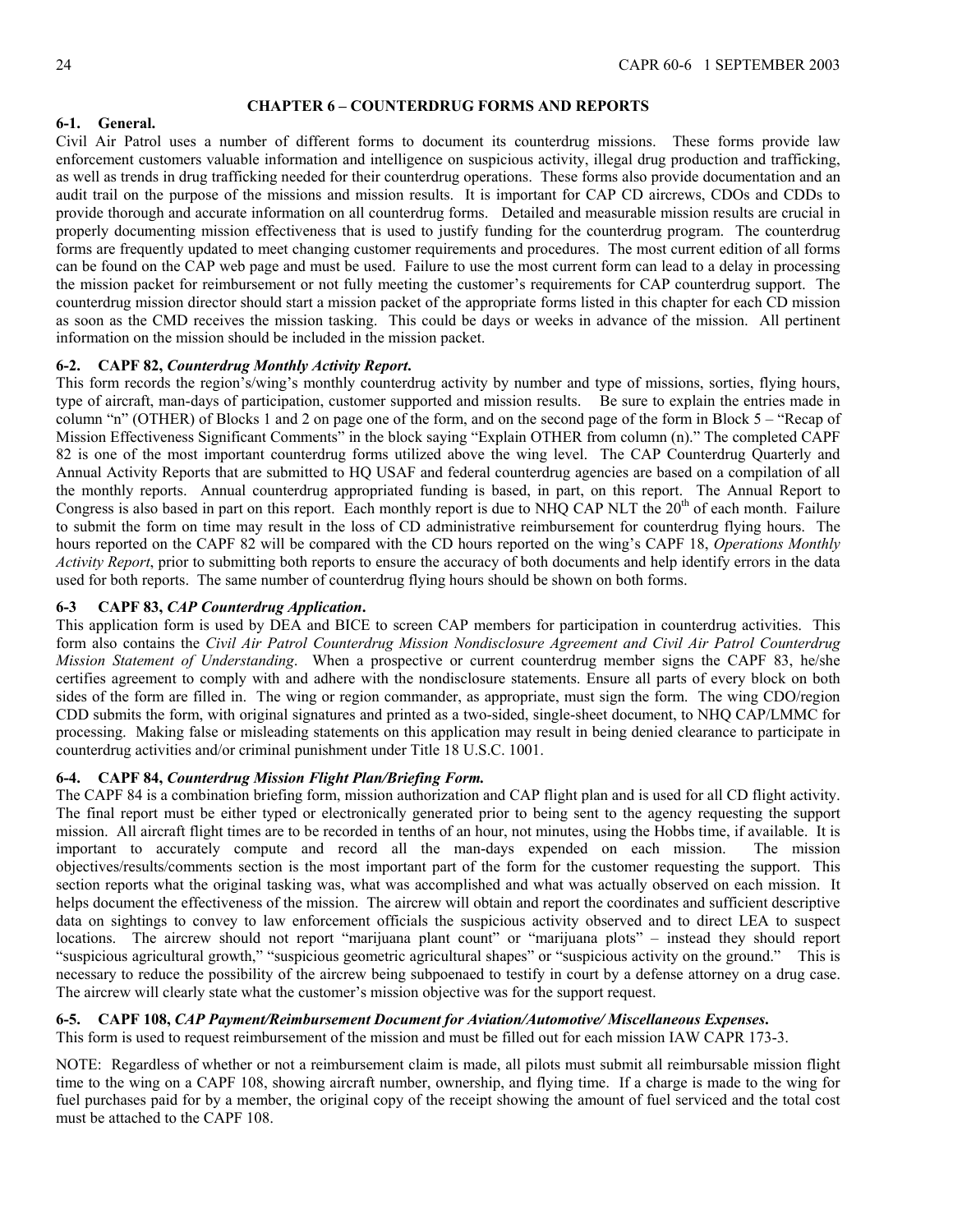## <span id="page-24-0"></span>**6-6. CAP Aircraft Data Report.**

This form is used for airport reconnaissance missions to document information collected by the aircrew on suspicious looking aircraft or aircraft with drug trafficking indicators. The final report must be typed or electronically generated since the legibility of individual letters and numbers on aircraft tail numbers is critical to the intelligence information provided to law enforcement. The contents of this form are time sensitive and are to be transmitted to the law enforcement agency requesting the support within 48 hours of the completion of the mission. If the aircrew has an immediate concern regarding some of the information discovered, the requestor will be notified as soon as possible. This form can be found in the CAP Counterdrug Operations Handbook or on the CAP counterdrug operations web page.

### <span id="page-24-1"></span>**6-7. CAP Uncharted Airstrip/Marine Report.**

This is a multi-purpose data sheet used to document charted or uncharted landing areas and marine activity intelligence information. All information must be typed or electronically generated. In the description section of the uncharted airstrip section, enter anything that might be relevant, such as burned barrels down each side of the landing area to provide lighting for night operations, any roads accessible to the landing area, and whether the landing area is well cared for or not. In the description section of the marine report section, enter anything the aircrew feels is of importance that could assist the law enforcement agent in identifying the vessel, such as color of vessel, type of vessel, unusual number of antennas or radar. The more information that is provided, the more helpful the report will be to the LEA. This form can be found in the CAP Counterdrug Operations Handbook or on the CAP counterdrug operations web page.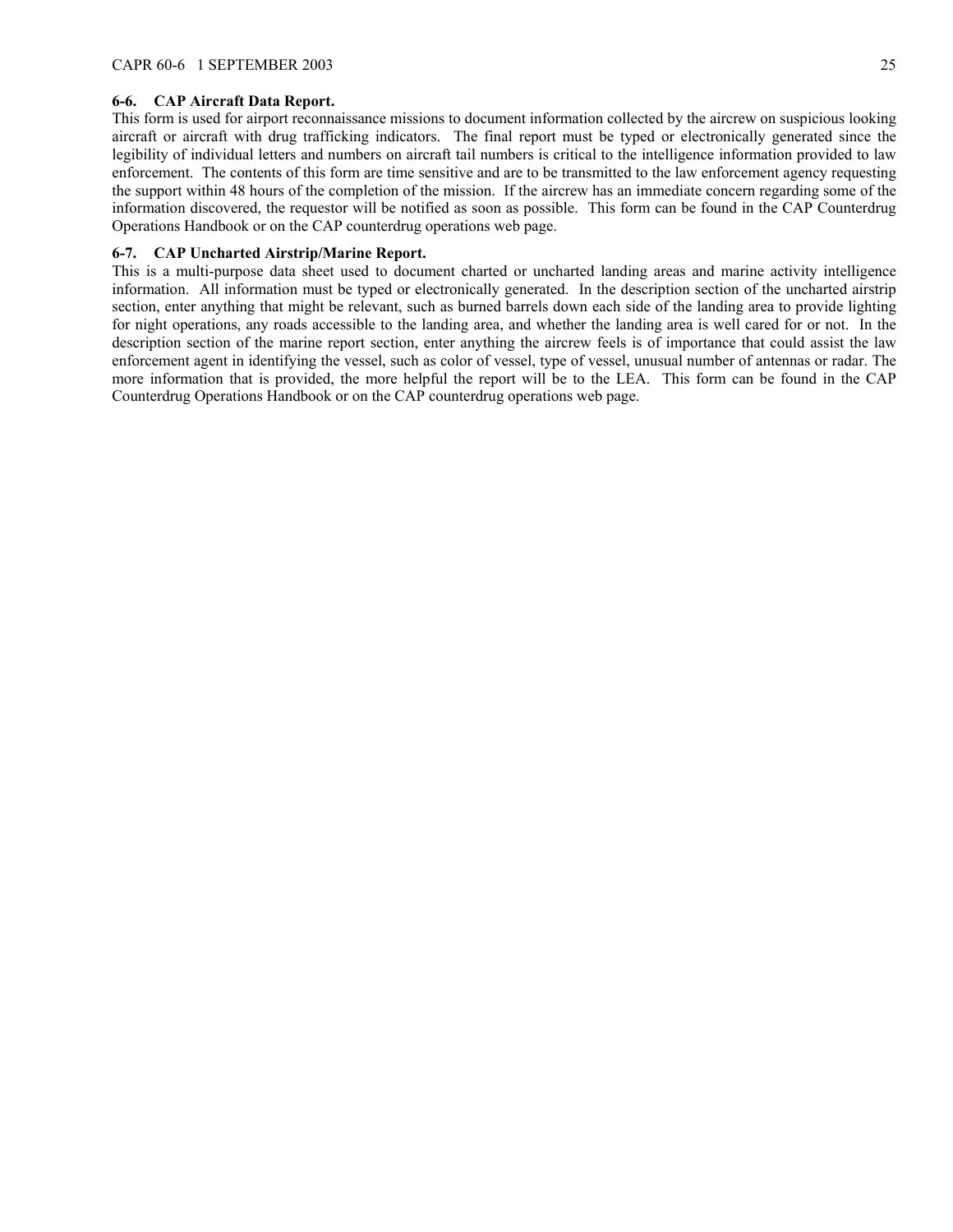# <span id="page-25-0"></span>**CHAPTER 7 – COUNTERDRUG SUPPORT TO DRUG DEMAND REDUCTION**

# <span id="page-25-1"></span>**7-1. General.**

Congressional language for CAP's counterdrug funding authorizes CAP to use this funding for its Drug Demand Reduction (DDR) program involving youth activities as well as counterdrug operations. The wing's 15% counterdrug administrative funds may also be used for its drug demand reduction program involving youth activities. The counterdrug operations program also supports CAP's DDR program. It transports DDR teams from CAP, the National Guard and federal agencies to cadet encampments and cadet activities to educate America's youth to reject illegal drugs. Counterdrug operations may also provide cadet orientation/incentive flights at these activities to reinforce the drug education training.

# <span id="page-25-2"></span>**7-2. Transportation Missions.**

Mission qualified pilots who are not CD qualified may fly transportation missions in support of the DDR program. Transportation may be provided to the USAF, USAF Reserves, FBI, Navy/Marine Demand Reduction programs and other partner agencies with which the CAP DDR program collaborates. All pilots flying the transportation missions are required to have an FAA Commercial Pilot Certificate - Instrument rating and at least a Second-Class Medical certificate.

# <span id="page-25-3"></span>**7-3. DDR Cadet Orientation/Incentive Flights.**

Orientation/Incentive flights are flown at the completion of the associated DDR training module. These missions are funded with CAP CD appropriated funds as opposed to AF Surgeon General DDR funding. Mission qualified pilots who are not CD qualified may fly DDR cadet orientation/incentive flights. All pilots flying cadet orientation/incentive flights must be authorized cadet orientation pilots.

# <span id="page-25-4"></span>**7-4. Mission Reporting.**

Counterdrug operations missions supporting the DDR program will be documented on a CAPF 84 and submitted to the wing CDO. Mission objective "D," for DDR support, will be used on the CAPF 84. Non-CD members may request assistance from the wing CDO on completing the CAPF 84.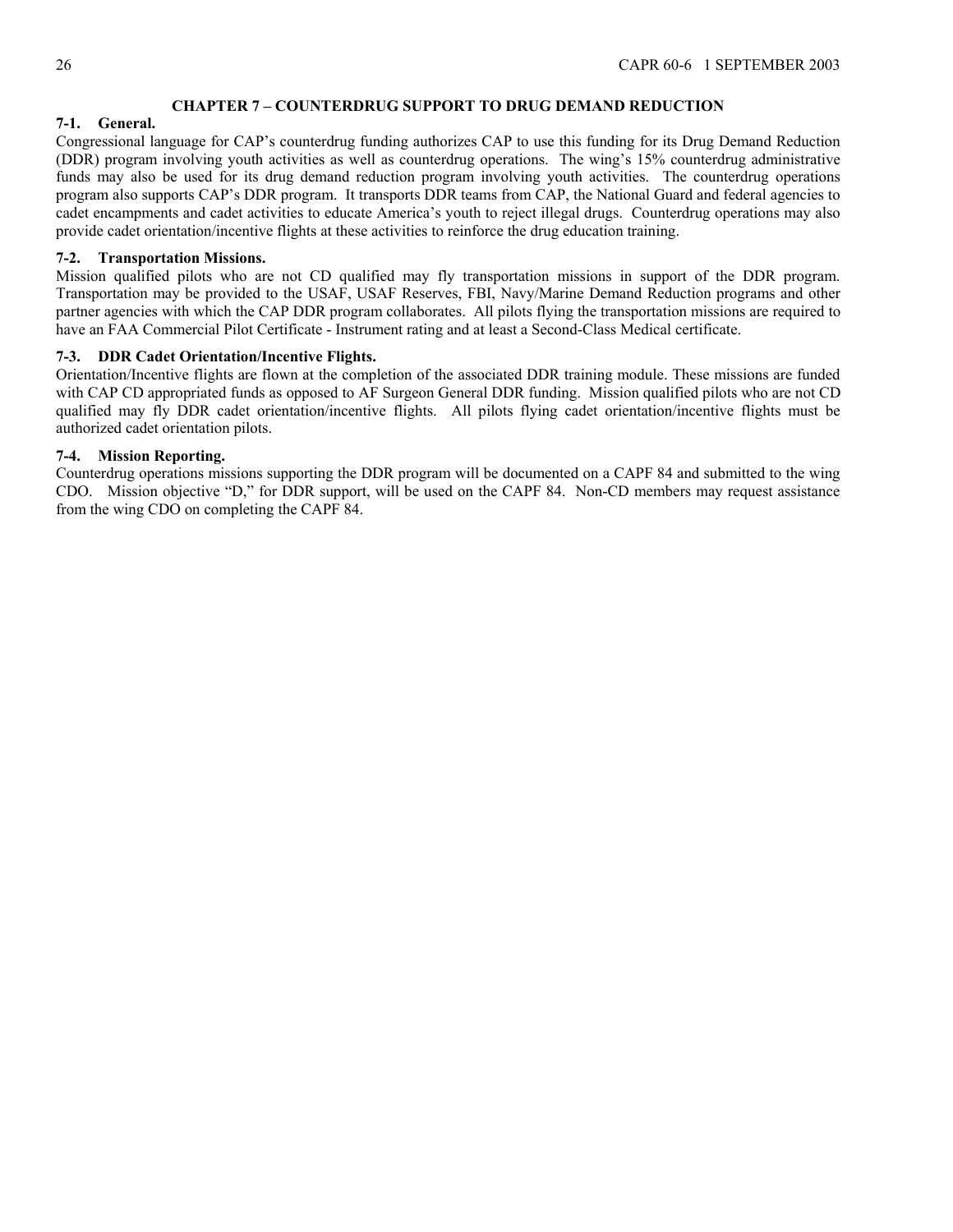#### <span id="page-26-0"></span>**ATTACHMENT 1 – GLOSSARY, ABBREVIATIONS AND ACRONYMS**

**ADIZ.** Air Defense Identification Zone. **ADNET.** Anti-Drug Network. **AEW.** Airborne Early Warning. **AFRC.** Air Force Reserve Command. **AMO.** Office of Air and Marine Operations. **AMOC.** Air and Marine Operations Center. **ANG.** Air National Guard. **ANR.** Alaskan NORAD Region. **AO.** Area of Operations. **AOI.** Area of Interest. **AOR.** Area of Responsibility. **ARNG.** Army National Guard. **ARTCC.** Air Route Traffic Control Center. **ASIA.** Anti-Smuggling Investigators Association. **AWACS.** Airborne Warning and Control System. **BATF.** Bureau of Alcohol, Tobacco, and Firearms. **BCBP.** Bureau of Customs and Border Protection. **BICE.** Bureau of Immigration and Customs Enforcement. **BIA.** Bureau of Indian Affairs. **BLM.** Bureau of Land Management. **C2.** Command and control. **CANR.** Canadian NORAD Region. **CARIBROC.** Caribbean Regional Operations Center. **CBRN.** Caribbean Basin Radar Network. **CC.** Commander. **CD.** Counterdrug. **CDD.** Counterdrug Director. **CDDA.** Assistant Counterdrug Director. **CDO.** Counterdrug Officer. **CDOA.** Assistant Counterdrug Officer. **CERAP.** Caribbean Enroute Radar Approach. **CI.** Counterintelligence. **CIA.** Central Intelligence Agency. **CINC.** Commander in Chief. **CJCS.** Chairman of the Joint Chiefs of Staff. **CLEA.** Civilian Law Enforcement Agency. **CMD.** Counterdrug Mission Director. **CMO.** Civil-Military Operations. **CN.** Counternarcotics. **CNAC.** Customs National Aviation Center. **CND.** Counternarcotics Division. **COA.** Course of Action. **CONOPS.** Concept of Operations. **CONR.** CONUS NORAD Region. **CONUS.** Continental United States. **COTHEN.** Customs Over-the-Horizon Enforcement Network. **D&M.** Detection and Monitoring. **DASD/CN.** Deputy Assistant Secretary of Defense, Counternarcotics. **DCE/SP.** Domestic Cannabis Eradication/Suppression Program. **DEA.** Drug Enforcement Administration. **DHS.** Department of Homeland Security. **DLEA.** Drug Law Enforcement Agency/Agent. **DOD.** Department of Defense.

**DOI.** Department of Interior. **DOJ.** Department of Justice. **DOT.** Department of Transportation. **DSN.** Defense Switched Network. **EPIC.** El Paso Intelligence Center. **FAA.** Federal Aviation Administration. **FAR.** Federal Aviation Regulation. **FBI.** Federal Bureau of Investigation. **FLIR.** Forward Looking Infrared. **FMS.** Flight Management System. **GANTSEC.** Greater Antilles Section. **GBR.** Ground-Based Radar. **HCL.** Hydrocloride. **HIDTA.** High Intensity Drug Trafficking Area. **ICAO.** International Civil Aviation Organization. **IFF.** Identification, Friend or Foe. **IMINT.** Imagery Intelligence. **INS.** Immigration and Naturalization Service. **J-2.** Intelligence directorate of a joint staff. **J-3.** Operations directorate of a joint staff. **J-4.** Logistic directorate of a joint staff. **J-5.** Plans directorate of a joint staff. **J-6.** Command, control, communications, and computer systems directorate of a joint staff. **JCS.** Joint Chiefs of Staff. **JIATF.** Joint Interagency Task Force. **JIATF-E.** Joint Interagency Task Force – East. **JIATF-S.** Joint Interagency Task Force – South. **JIATF-W.** Joint Interagency Task Force – West. **JOA.** Joint Operations Area. **JOCC.** Joint Operation Command Center. **JSS.** Joint Surveillance System. **JTF.** Joint Task Force. **JTF-6.** Joint Task Force – 6. **LEA.** Law Enforcement Agency/Agent. **LES.** Law Enforcement Sensitive. **LO.** Liaison Office. **LR.** Liaison Region. **LOS.** Line of Sight. **LP.** Listening Post. **MARSA**. Military Assumes Responsibility for Separation of Aircraft. **MCA.** Military Civic Action. **MCTFT.** MultiJurisditional Counterdrug Task-Force Training. **MLE.** Maritime Law Enforcement. **MOA.** Memorandum of Agreement/Military Operating Area. **MOU.** Memorandum of Understanding. **MPA.** Maritime Patrol Aircraft. **MTT.** Mobile Training Team. **NAC.** NORAD Air Center. **NAI.** Named Area of Interest. **NBRF.** Northern Border Response Force. **NCA.** National Command Authorities. **NCDC.** National Counterdrug Chairman. **NCS.** National Communications System.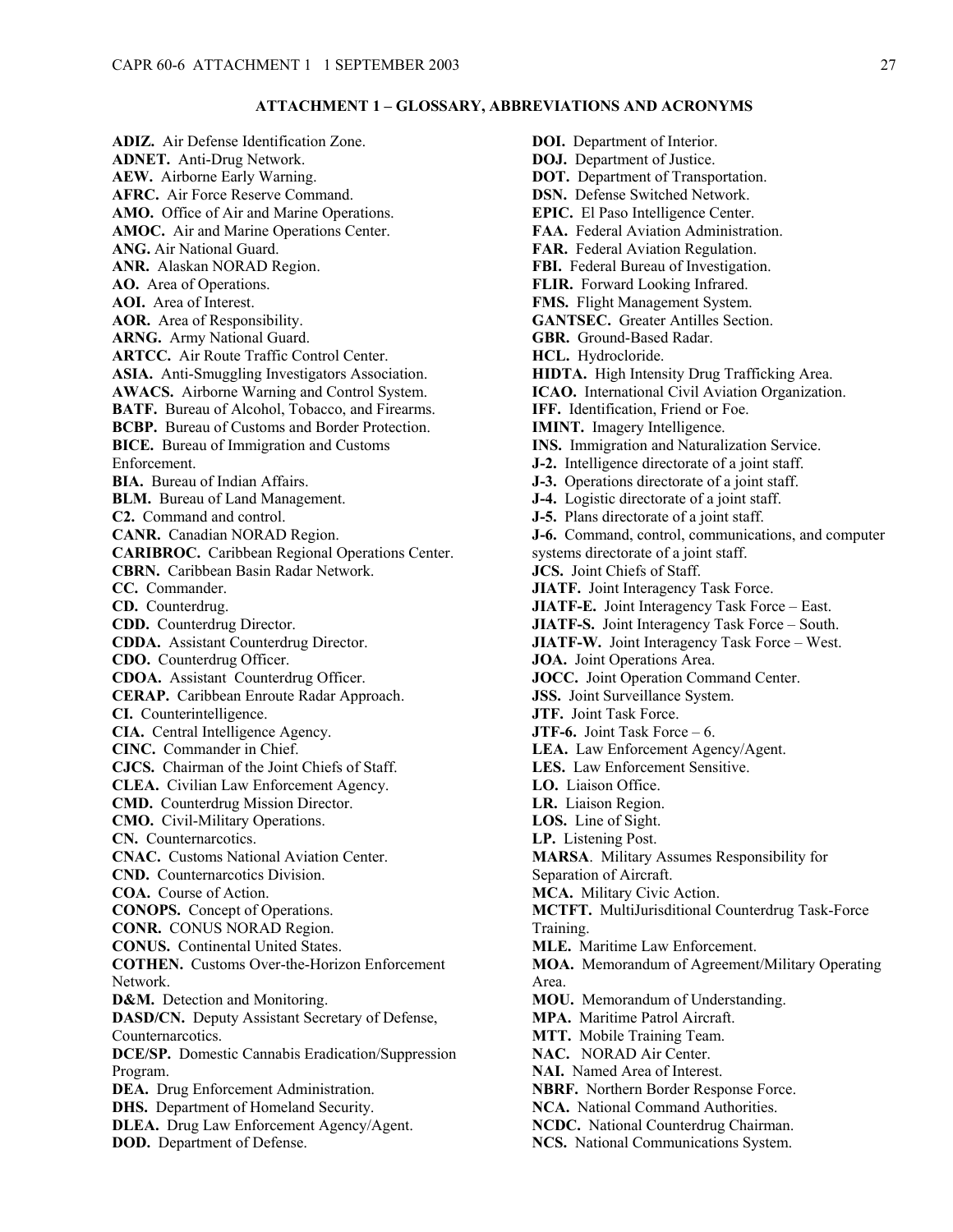**NDCS.** National Drug Control Strategy. **NG.** National Guard. **NGB.** National Guard Bureau. **NEADS.** Northeast Air Defense Sector. **NICI.** National Interagency Counternarcotics Institute. **NM.** Nautical Mile. **NOC.** National Operations Center **NOPAR.** Do Not Pass to Air Defense Radar. **NORAD.** North American Aerospace Defense Command. **NPS.** National Park Service. **NSC.** National Security Council. **OA.** Operational Area. **O&M.** Operation and Maintenance **OAJCG.** Operation Alliance Joint Command Group. **OCDETF.** Organized Crime Drug Enforcement Task Force. **OCONUS.** Outside the Continental United States. **OI.** Office of Intelligence/Operating Instruction. **OIC.** Office in Charge. **ONDCP.** Office of National Drug Control Policy. **OP.** Observation Post. **OPBAT.** Operation Bahamas, Turks and Caicos. **OPCON.** Operational Control.

**OPLAN.** Operational Plan. **OPSEC.** Operations Security. **OSD.** Office of the Secretary of Defense. **PC.** Patrol Craft. **POE.** Port of Entry. **POM.** Program Objective Memorandum. **PROC.** Puerto Rican Operations Center. **PRRIS.** Puerto Rican Integration System. **RAC.** Resident Agent in Charge. **ROAC.** Regional Air Operations Center. **RADES.** Radar Evaluation Squadron (i.e., 84<sup>th</sup> RADES). **RCMP.** Royal Canadian Mounted Police. **ROE.** Rules of Engagement. **ROTHR.** Relocatable Over-The-Horizon- Backscatter Radar. **SA.** Special Agent. **SAC.** Special Agent in Charge. **SAOC.** Sector Air Operations Center. **SATCOM.** Satellite Communications. **SD.** State Director. **SEADS.** Southeast Air Defense **SecDef.** Secretary of Defense **SPADE.** Simulated Penetration Air Defense Exercise. **SPIN.** Special Instructions.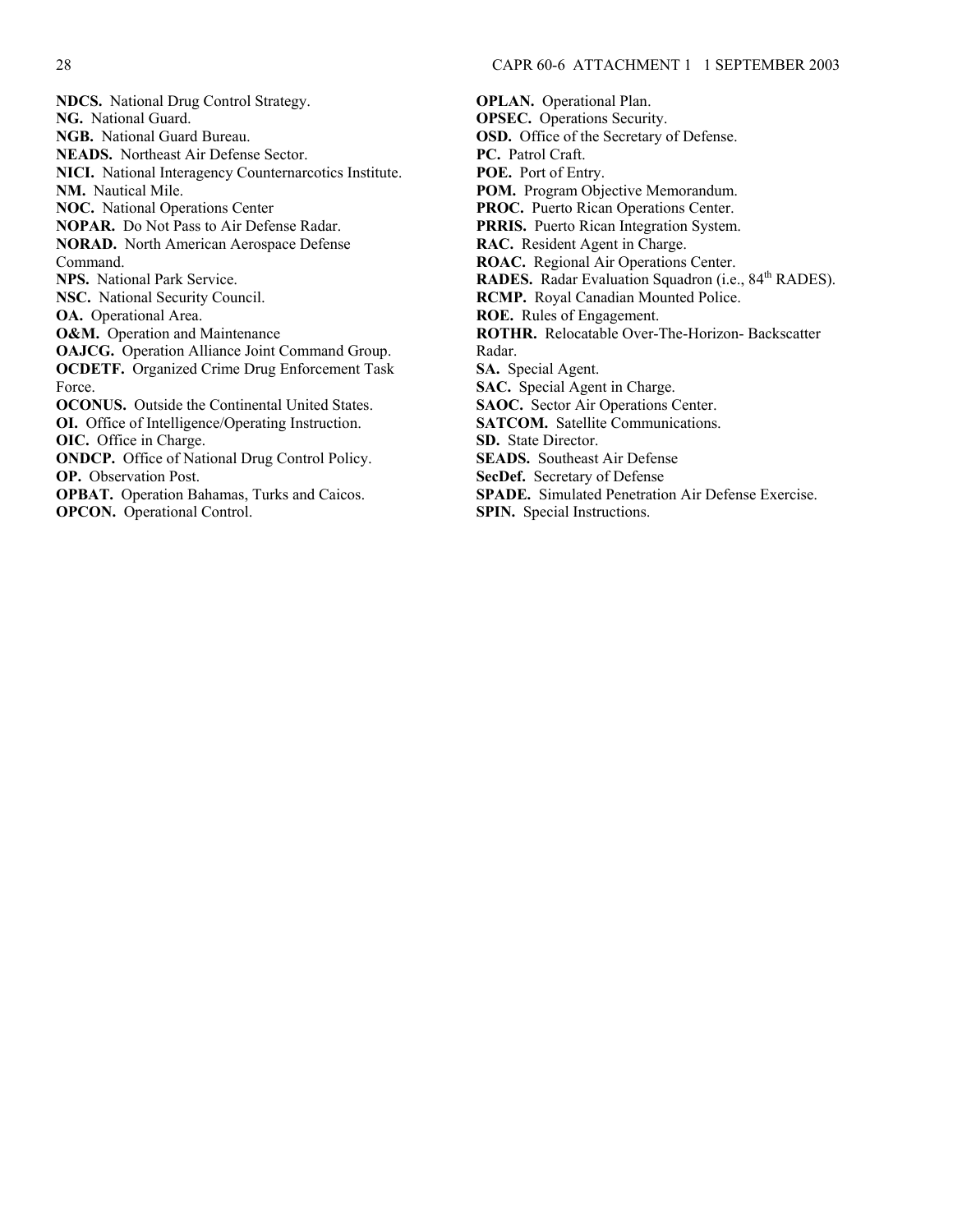### <span id="page-28-0"></span>**ATTACHMENT 2 – COUNTERDRUG MISSION NONDISCLOSURE**

**Civil Air Patrol Counterdrug Mission Nondisclosure Agreement.** By signing this form, I realize that due to my current affiliation with the Drug Enforcement Administration (DEA), Bureau of Immigration and Customs Enforcement, and U.S. Forest Service (USFS), I hereby declare that I intend to be governed by and will comply with the following provisions:

**a.** I understand that unauthorized disclosure of information I may acquire as a Civil Air Patrol counterdrug mission crewmember could place human life in jeopardy, or result in the denial of "due process" to a person or persons who are targets of investigations, or prevent the above listed agencies from effectively discharging their responsibilities.

**b.** I agree that I will never divulge, publish, or reveal either by word or conduct or by any other means disclose to any unauthorized recipient, any information acquired as part of the performance of my duties as a CD crewmember or CD mission director where any such divulgence, publication revelation or disclosure would be contrary to law, regulation or public policy.

**c.** I understand unauthorized disclosure could be a violation of Federal law and subject to prosecution as a criminal offense and/or civil suit. I accept the above provisions as conditions for my participation in the CAP CD mission. I agree to comply with these provisions both during my tenure in the CAP CD mission and following termination of such tenure.

**d.** I authorize law enforcement agencies to conduct background checks during the screening process.

**Civil Air Patrol Counterdrug Mission Statement of Understanding.** Pursuant to the Agreement among the Civil Air Patrol, Drug Enforcement Administration, Bureau of Immigration and Customs Enforcement, U.S. Forest Service and the U.S. Air Force, I may be asked to assist the Bureau of Immigration and Customs Enforcement, Drug Enforcement Administration, or Forest Service by providing and operating CAP aircraft for law enforcement officers who will conduct reconnaissance to detect illegal activity. I understand the dangers that may result from these reconnaissance flights, which might put me in close proximity to armed drug traffickers. However, I agree I will neither possess nor use any weapons while on a counterdrug mission, nor will I physically participate in arrest or detention procedures or search and seizure of evidence. I further understand that due to the sensitive nature of this mission, a security screening of participating CAP member is required.